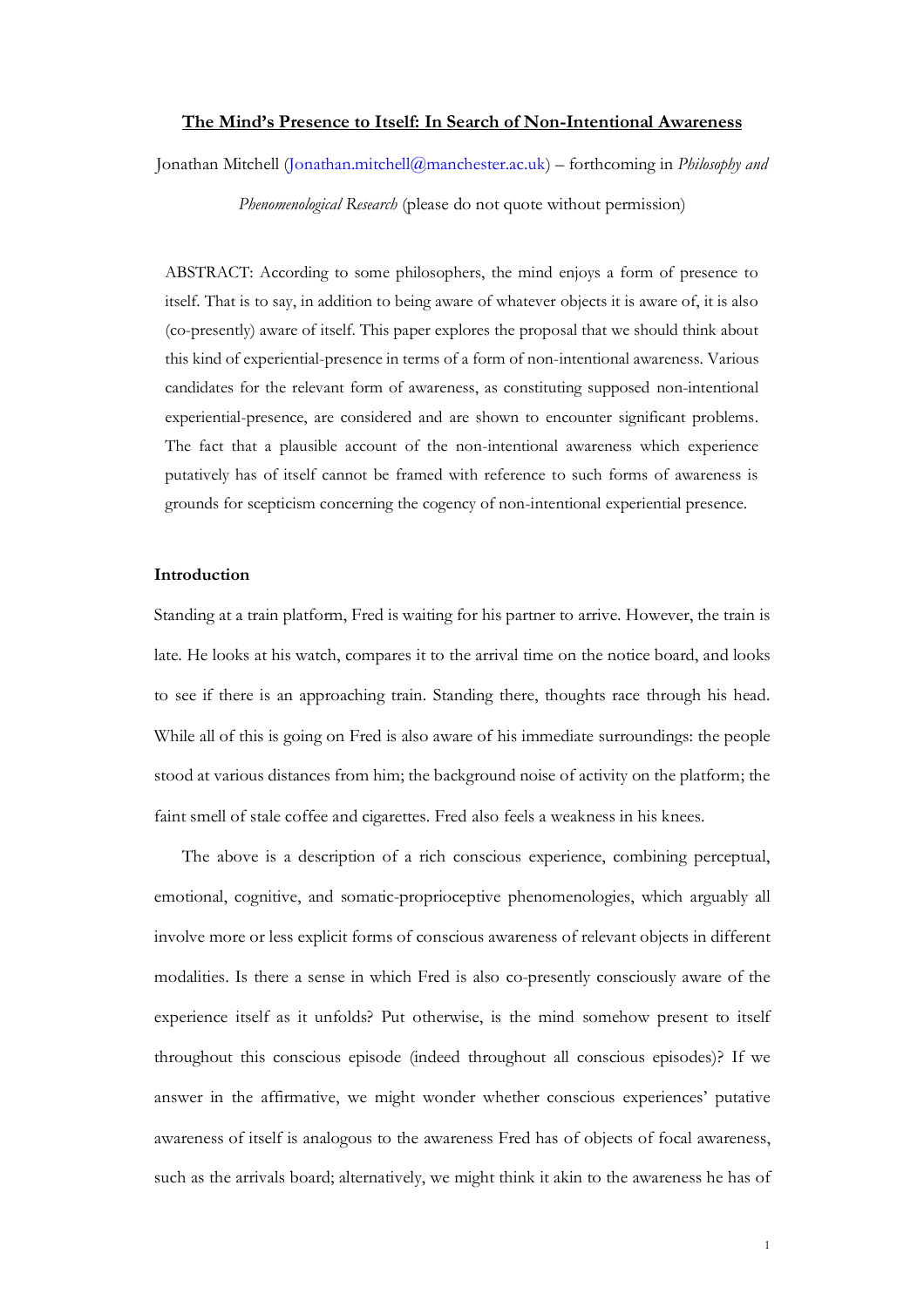the background noise, or perhaps analogous to those racing thoughts which occur 'in here' rather than 'out there'. Finally, we might think that it is like none of these, such that it is something of a fundamentally different kind.

Based on the above, we can pose the following questions: what kind of awareness (if any) might we have of our occurrent conscious experiences as they unfold, before (or without) reflecting or thinking about them. Is all conscious experience, prior to reflection, conscious of itself, and if so, how? So phrased, these questions make it clear that we are honing in on a putative phenomenon that needs distinguishing from the way we can become aware of our experiences when they are taken as objects in reflection (e.g., *thinking* about my conscious experiences). By and large, affirmative answers have appealed to forms of intentional awareness. For example, higher-order theories of consciousness appeal to a numerically distinct intentional state which takes first-order mental states as objects, thereby supposedly making them phenomenally conscious. <sup>1</sup> Likewise, selfrepresentationalism appeals to a self-directed intentionality supposedly possessed by conscious experiences, such that in addition to targeting their intentional objects they also target themselves.<sup>2</sup>

This paper examines a different positive answer. It critically evaluates the proposal, found in classical phenomenology but also expressed by contemporary authors, that the best way of understanding the mind's supposed (non-reflective) presence to itself is in terms of a form of *non-intentional* awareness.<sup>3</sup> Here is how two advocates of this view articulate it:

<sup>1</sup> See Rosenthal 1997: 729–753; Carruthers 2000.

<sup>2</sup> See Brentano 1874: 127-8; Kriegel 2009.

<sup>3</sup> Here are some authors who defend approximations of this claim; Zahavi 1999; 2014; 2018: 703–718; Gallagher and Zahavi 2012 Ch.3; Drummond 2006; Nida-Rümelin 2017: 55-82; Poellner 2003: 32-57. Similar sentiments are found in Shoemaker 1968; 563; Goldman 1970: 60; Flanagan 1992: 193-4. In classical phenomenology see Husserl 2008 [1906-7]: 249-50; 1973 [1921-8]): 151; Heidegger 1982 [1927]:159; Sartre 2004 [1937]: 10-13; 1998 [1943]: Introduction.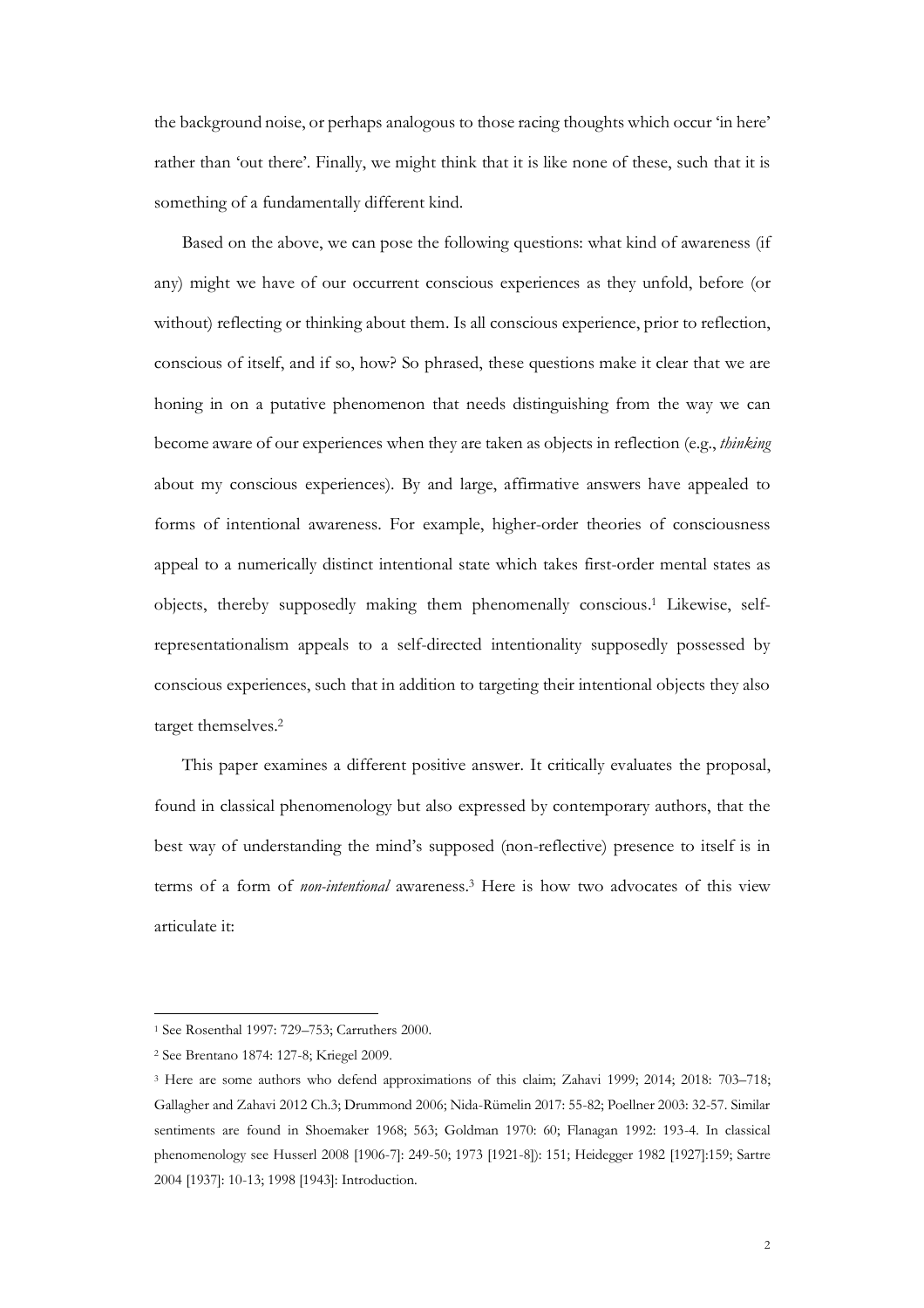In pre-reflective or non-observational self-consciousness experience is given, not as an object, but precisely as subjective experience. On this view my intentional experience is lived through, but it does not appear to me in an objectified manner, it is neither seen nor heard nor thought about…pre-reflective self-consciousness is not a matter of taking an intentional or objectifying stance…(Gallagher and Zahavi and 2012: 60)

This view will be my target and my aim is to show that a range of possible interpretations of it are unsuccessful.

Let me now say why one might be drawn to posit 'pre-reflective self-consciousness' in the first place. One central motivation, appealed to by its defenders, turns on the following idea. When I am enjoying a conscious experience, or engaged in conscious activity, such as reading a novel, my focus is not typically on the nature of my experience, myself, or the relevant activity. Rather my focus is on the object. Nevertheless, say I am interrupted and asked what I am doing. In most cases, I can immediately and with little effort describe *what I am doing* or what my experience amounts to without the need for any kind of investigation. Here is how Shaun Gallagher and Dan Zahavi, drawing on a similar point from Jean-Paul Sartre, put it:

the self-consciousness on the basis of which I answer the question is not something acquired at just that moment, but a consciousness of myself which has been implicit in my experience all along…it is because I am pre-reflectively conscious of my experiences that I am usually able to respond immediately, i.e., without inference or observation, if someone asks me what I have been doing or thinking, or seeing, or feeling immediately prior to the question. (Gallagher and Zahavi 2012: 61)<sup>4</sup>

<sup>4</sup> See also Sartre 1998 [1943]: 9-10.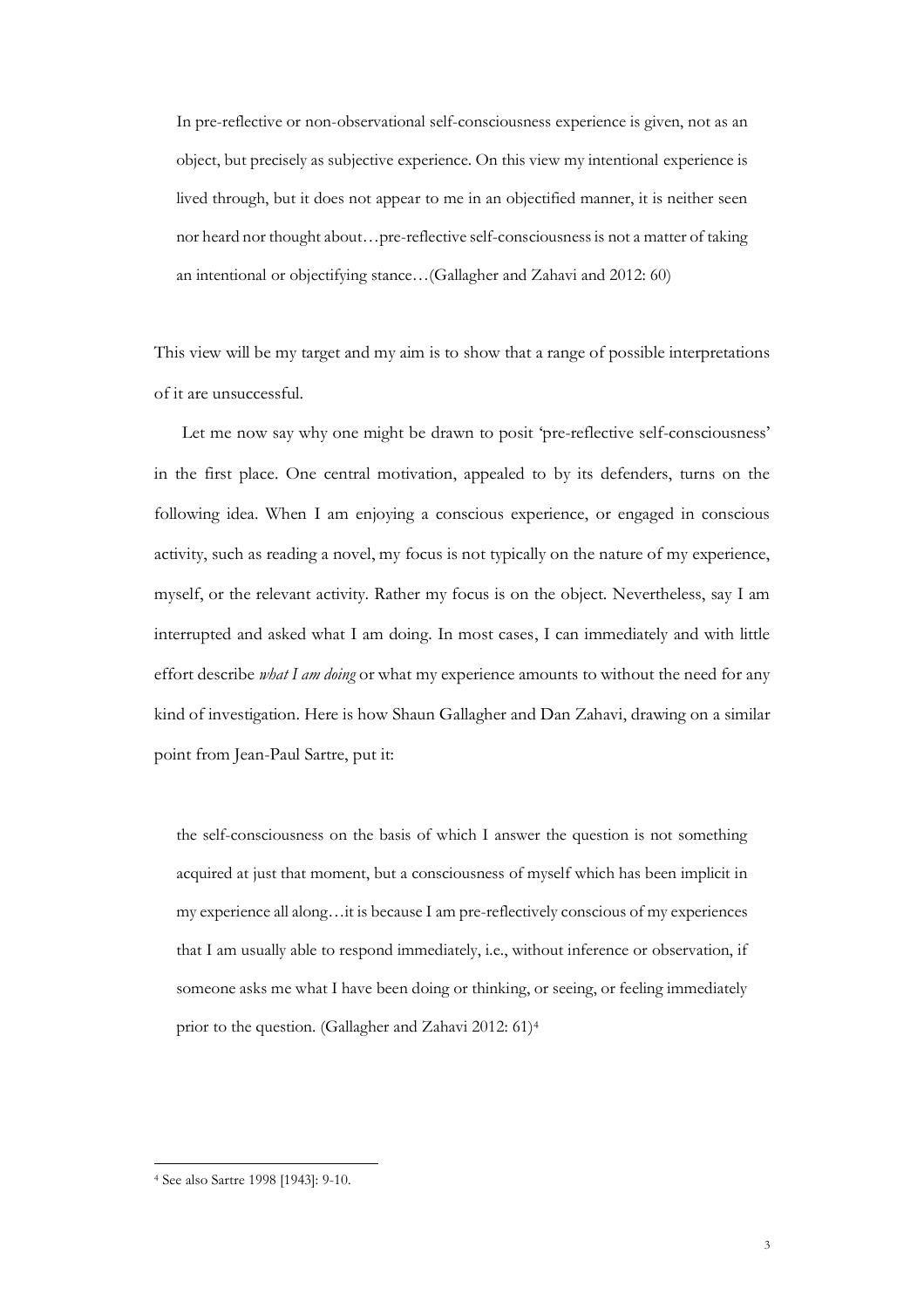Connected to this, the positing of a 'pre-reflective consciousness of my experiences' is supposed preferable as an explanation of this ability to accounts which involve the explicit 'positing of experience' identified *as an object* in pre-reflective experience, and so which would ground this ability in intentional awareness. The latter accounts are often thought to encounter problems, such as being cognitively demanding and profligate (I have to represent an *additional* object, namely the *experience itself*) and arguably do not reflect the phenomenology of paradigmatic pre-reflective experience.<sup>5</sup>

I now note important caveats concerning the discussion that follows. First, for the sake of simplicity, the discussion will *not* be concerned with whether the putative nonintentional awareness we have of our own experiences constitutes a kind of *self*-awareness – as awareness of *one*self.<sup>6</sup> Instead, the discussion concerns the more minimal claim that conscious experience essentially involves a non-intentional awareness of *it*self, as an impersonal 'consciousness of consciousness'.<sup>7</sup> Second, my interest will not be in questioning the universal scope of the non-intentional awareness we may have of our experiences, that is in examining putative cases of its absence, and so in virtue of which it would fall short of being an invariant structural feature of conscious experience. <sup>8</sup> Such a project is secondary to determining whether we can make sense of the claim that experience is non-intentionally aware of itself.

Third, I paraphrase the awareness conscious experience putatively has of itself – nonintentional or otherwise – as *experiential-presence*. Consider the following:

<sup>5</sup> Shoemaker 1968: 526-63; NB: Defenders of personalised forms of this supposed pre-reflective consciousness of experience also claim that our capacity for *de se* thought is grounded in this awareness, such that the awareness we putatively have of our own experiences constitutes a kind of *self*-awareness, which is then made 'explicit' in the 'self-positing' of *de se* thought. See Zahavi 1999; 2018: 703–718 for such a view (cf. Sartre 1937; Smith 2016: 141; Howell and Thompson 2017: 103-127).

<sup>6</sup> See fn.5 for references.

<sup>7</sup> See Kriegel 2009: 177 on the distinction.

<sup>8</sup> For discussion see Gallagher and Zahavi 2012: 231-233; Zahavi 2014: Ch.3; Zahavi and Kriegel 2015: 43- 44; Guillot 2017: 23–53.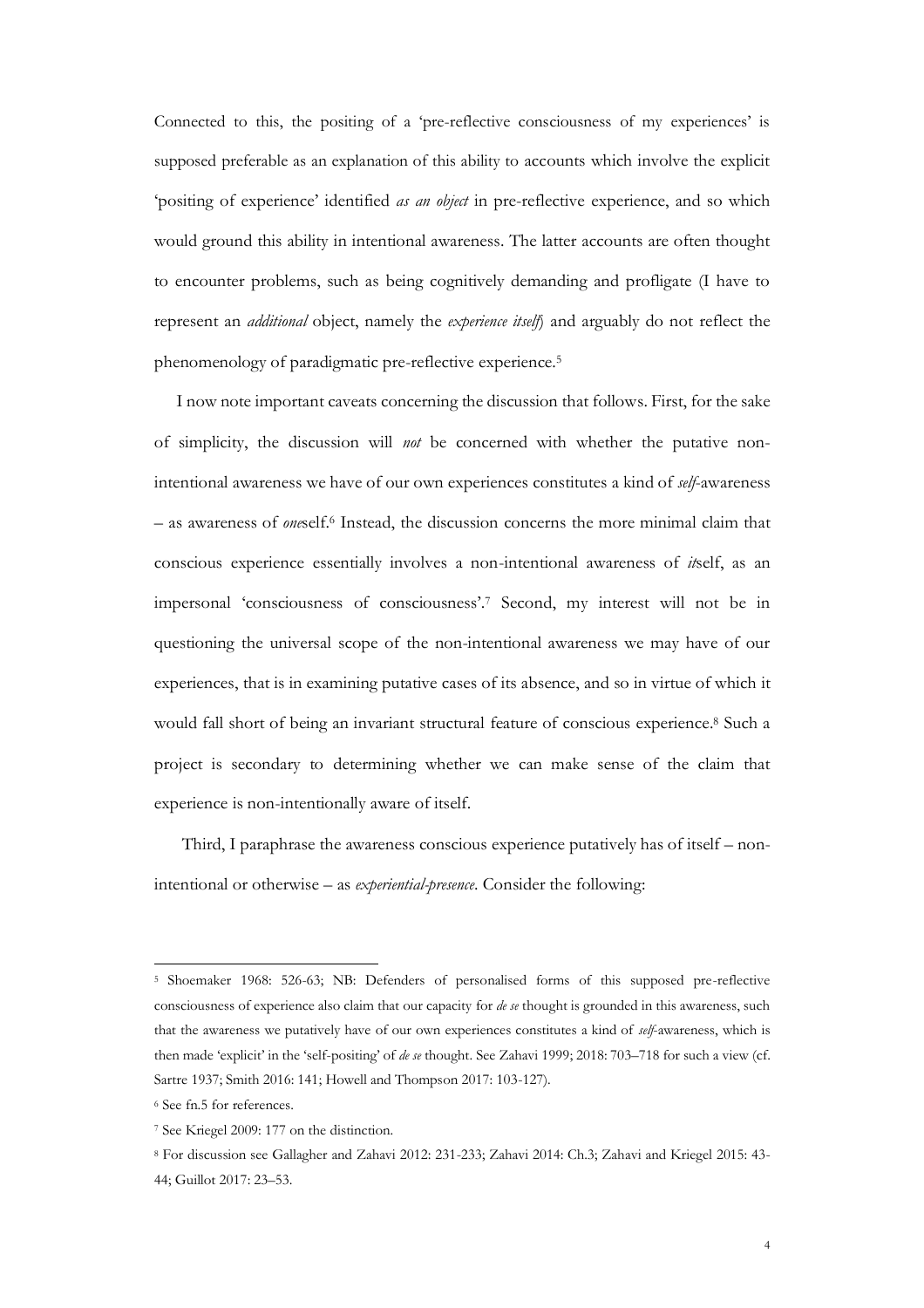## 1. [Conscious 'of' (Conscious of X)]

Contained in the round brackets is the intentional consciousness we enjoy of objects, where we can take objects in a broad sense, as covering physical particulars, persons, animals, events, and states of affairs involving those things. Contained in the square brackets is the purported (non-reflective) awareness consciousness has 'of' itself – its experiential-presence – where 'of' is in scare quotes to indicate that it is not necessarily intentional. <sup>9</sup> To make this clearer consider the following:

2. [Conscious 'of' (Conscious intentional-of X)]

This formulation makes it explicit that the *of* in the round brackets is that of intentionality, leaving open the status of the 'of' characteristic of experiential-presence. Higher-order theories and self-representationalism model experiential-presence on 'intentionality-of'. They offer something approximating to the following:

# 3. [Conscious intentional-of (Conscious intentional-of X)]

The alternative view, which is the critical focus of this paper, posits some form of *nonintentional* awareness as characterising experiential-presence:

4. [Conscious non-intentional-of (Conscious intentional-of X)]

<sup>9</sup> NB: everything within the square brackets is one token experience. This would have to be amended to accommodate higher-order theories which posit a numerically distinct mental state, which also need not be conscious (see Rosenthal 1997: 729–753).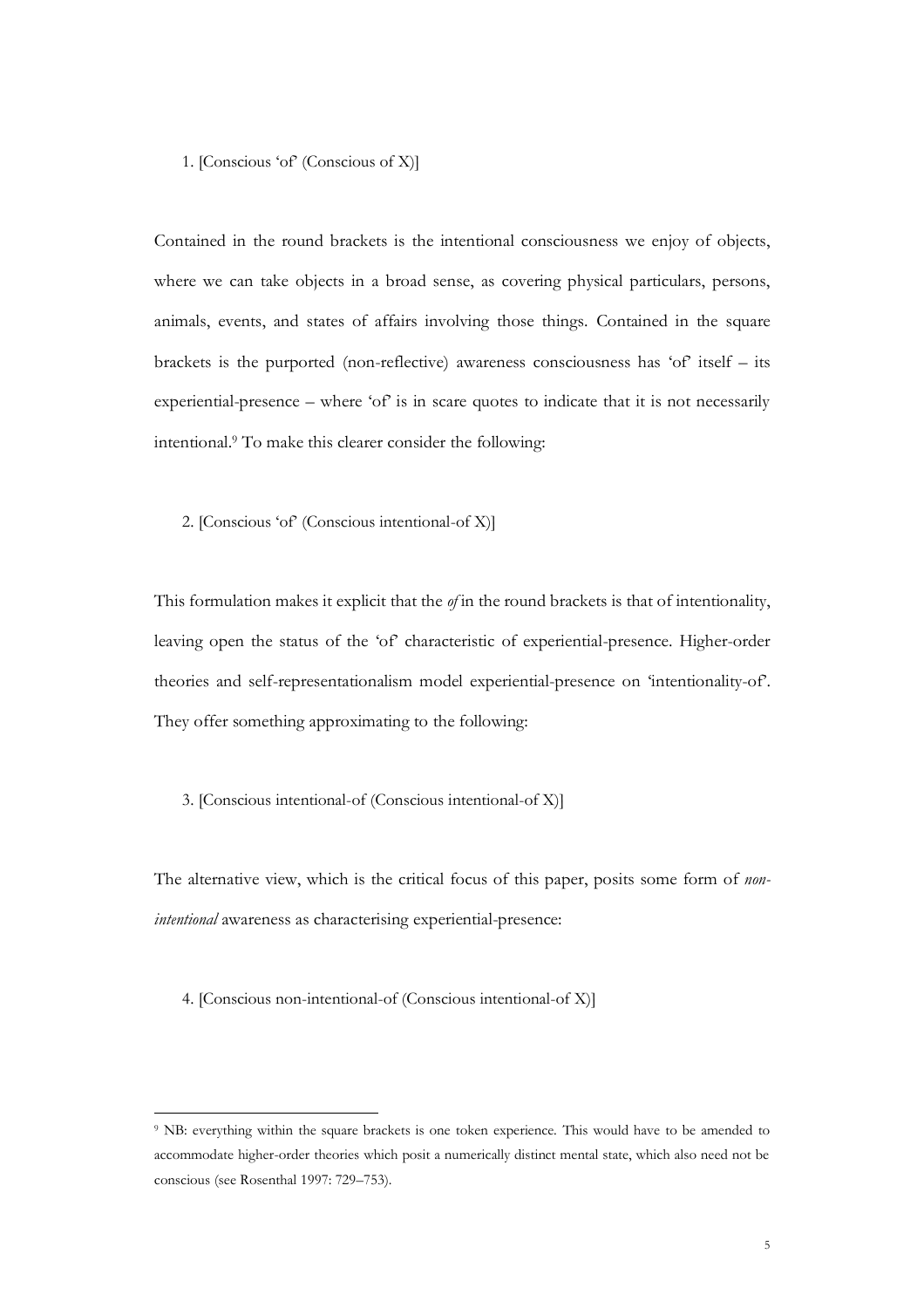Let's refer to this view with the phrase *non-intentional experiential-presence*.

The question is whether any substance can be given to a form of awareness that constitutes supposed non-intentional experiential-presence; this paper surveys several candidates arguing that none prove satisfactory. The roadmap is as follows. Section 1 outlines two constraints on an account of the awareness constitutive of non-intentional experiential-presence. Section 2 then considers two candidates, namely awareness-with and background awareness. Section 3 considers acquaintance-awareness, and finally section 4 examines non-positional implicit-awareness.

#### **1. Two Constraints: Non-Intentional and Phenomenal**

Consider the following:

Non-intentional constraint on non-intentional experiential presence: any candidate type of awareness must not amount to a form of intentional awareness.

Intentional awareness comes in various forms. However, it is minimally a matter of *something being presented to or represented by experience*, as something which the relevant experience is 'about' or 'directed toward' (as an 'accusative' of consciousness). It is with such characterisations in mind that we might think of whatever a conscious experience is directed towards as its object. Another way of capturing this broad notion of intentional awareness is to say that it is a matter of something *appearing* someway *to* consciousness. These characterisations suffice for now. The putative awareness involved in nonintentional experiential-presence will need to meet the non-intentional constraint such that the above characterisations do not apply to it (or at least not without further clarification).

Next consider the following: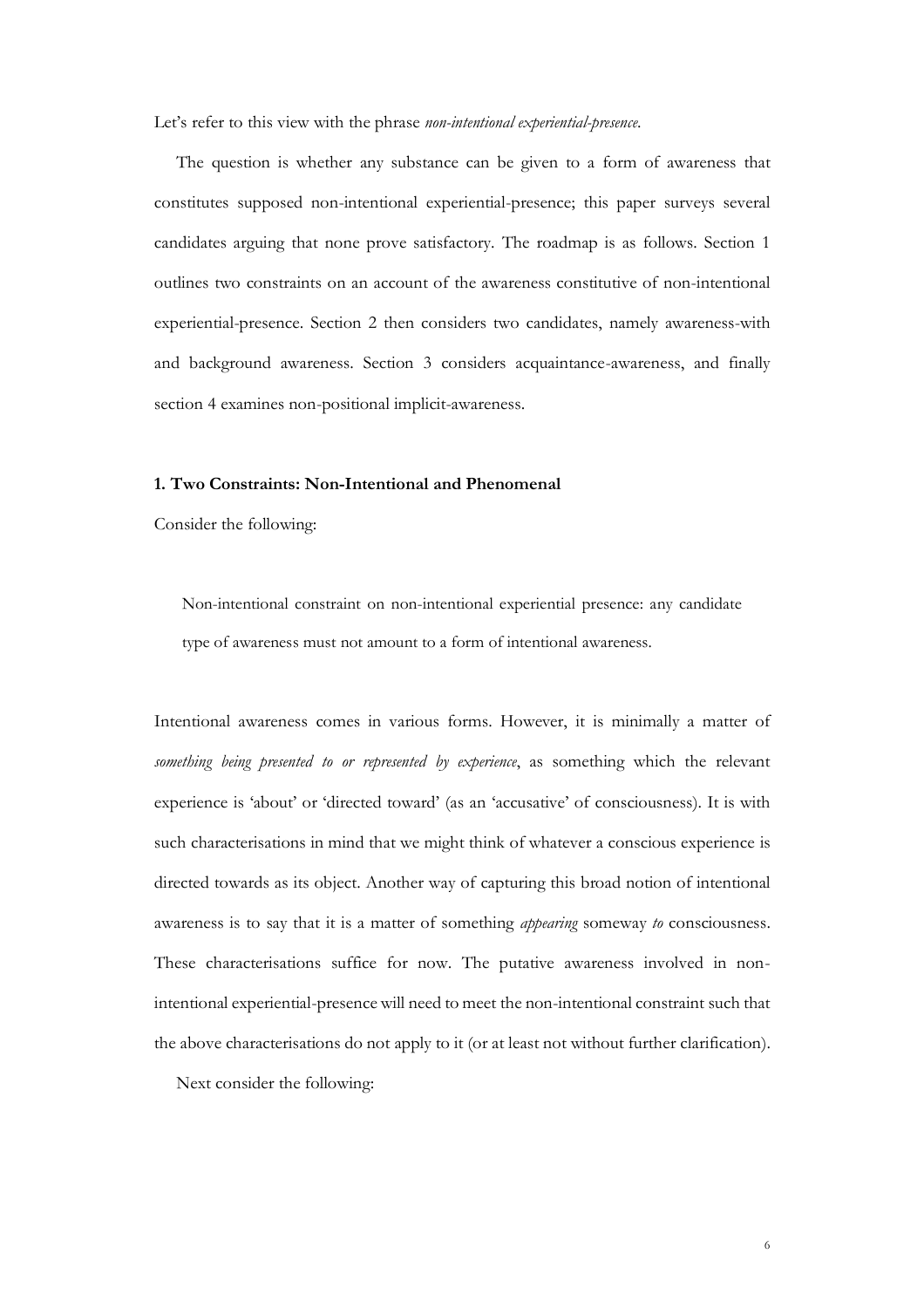Phenomenal constraint on non-intentional experiential-presence: any candidate type of awareness must operate at the phenomenal level.

To unpack this, first consider that there are mental phenomena that we are willing to count as types of awareness, indeed types or instances of intentional awareness, that are nonphenomenal or do no operate at the phenomenal level. For example, it is plausible to describe blindsighters as having an awareness of objects in occluded or 'absent' parts of their visual field (and so enjoying a kind of intentional awareness) even though that awareness, whatever its precise character, does not operate at the phenomenal level.

Contrastingly, the phenomenal constraint reflects the idea, present in several authors who defend the idea of non-intentional experiential-presence, that the putative nonintentional awareness we have of our own experiences as they unfold is a phenomenal level feature, and so something which affects *what-it-is-like* to enjoy those experiences. However, these ideas need to be treated with care. First, note that a number of defenders of non-intentional experiential-presence take it to be a necessary concomitant of *any* conscious intentional awareness of an object.<sup>10</sup> If that is the case then phenomenological investigation or study of experiences won't be able to *isolate* this feature and its phenomenal contribution in the way we might seek to determine the contribution other phenomenal level features of experience, say by imagining otherwise phenomenally identical experiences from which the relevant feature is absent. As such, the sense in which nonintentional experiential-presence affects the phenomenal character of experience is, according to its central advocates, such that in its absence we cease to be enjoying conscious experiences at all.<sup>11</sup>

<sup>10</sup> This is the way the idea is framed in Sartre and classical phenomenology; see Husserl 2008 [1906-7]: 249- 50; 1973 [1921-8]): 151; Heidegger 1982 [1927]:159; Sartre 2004 [1937]: 10-13; 1998 [1943].

<sup>11</sup> See Sartre 1943: 8, Gallagher and Zahavi 2012: 52, 57, 69; Zahavi 1999: 15; Zahavi 2005: Ch.1.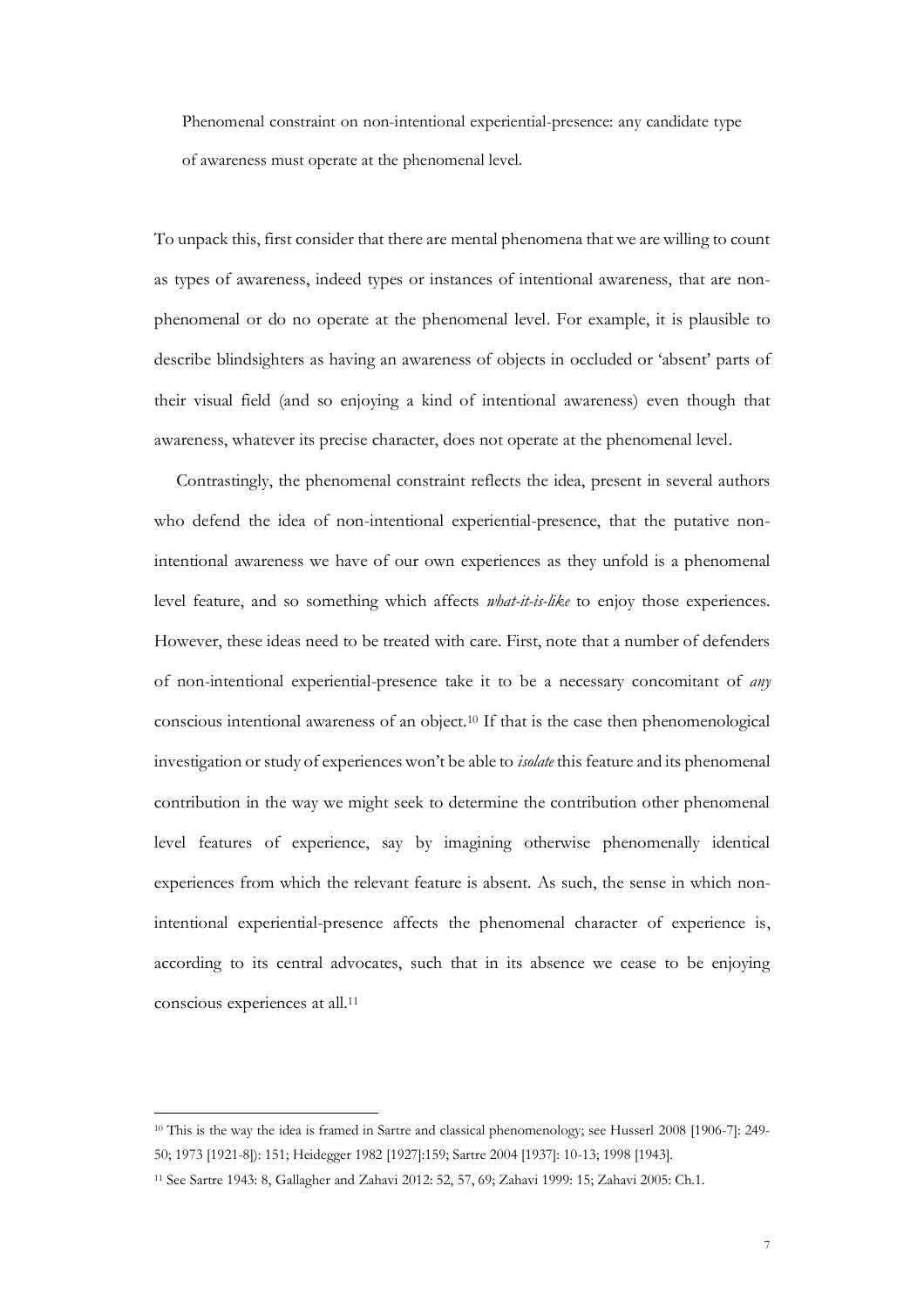That being said, it is still legitimate to inquire after what *if not intentional* the relevant form of awareness constitutive of non-intentional experiential presence amounts to. Indeed, the question of what forms of awareness are present at the phenomenal level (as what belongs to conscious awareness and in what way) is the question which specifications of the relevant awareness constitutive of non-intentional experiential-presence are seeking to answer by claiming that the phenomenal level involves a form of conscious awareness that is different from (even if a necessary concomitant of) *intentional awareness of an object*. Importantly the phenomenal constraint, so understood, does not require that our own mental states should be somehow *presented to us* in conscious awareness in anything like the way that my visual experience, for example, presents the *redness of rose* to me – this would be to rule out non-intentional views from the outset and in which case it would be question begging to require such a constraint. Rather, it just delimits the level at which the relevant form of awareness is to be couched or pegged, and as such leaves open the possibility of different senses in which something could be said to be "presented in" conscious awareness.

To illustrate the importance of the phenomenal constraint, consider that without it appeal to the 'of' of specification (or type) – as distinct from that of intentionality – would be a legitimate non-intentional account of experiential-presence, but reflection shows this to be erroneous. Let me expand on this. Consider phrases such as 'experience of seeing', or 'experience of touch'. When we typically use these phrases, we do not have in mind a higher or second-order intentional state directed at first-order experience, as an experience of a seeing-experience, or an experience of a touch-experience. Instead, we are concerned with a specification of the relevant *type, kind,* or *category*.

Applied to the case of non-intentional experiential-presence consider the following. Insofar as this 'of' directs our attention to a specification of the relevant type, then the relevant type-specification is that of being *conscious*, such that we have a conscious-type of conscious intentional experience expressible as follows: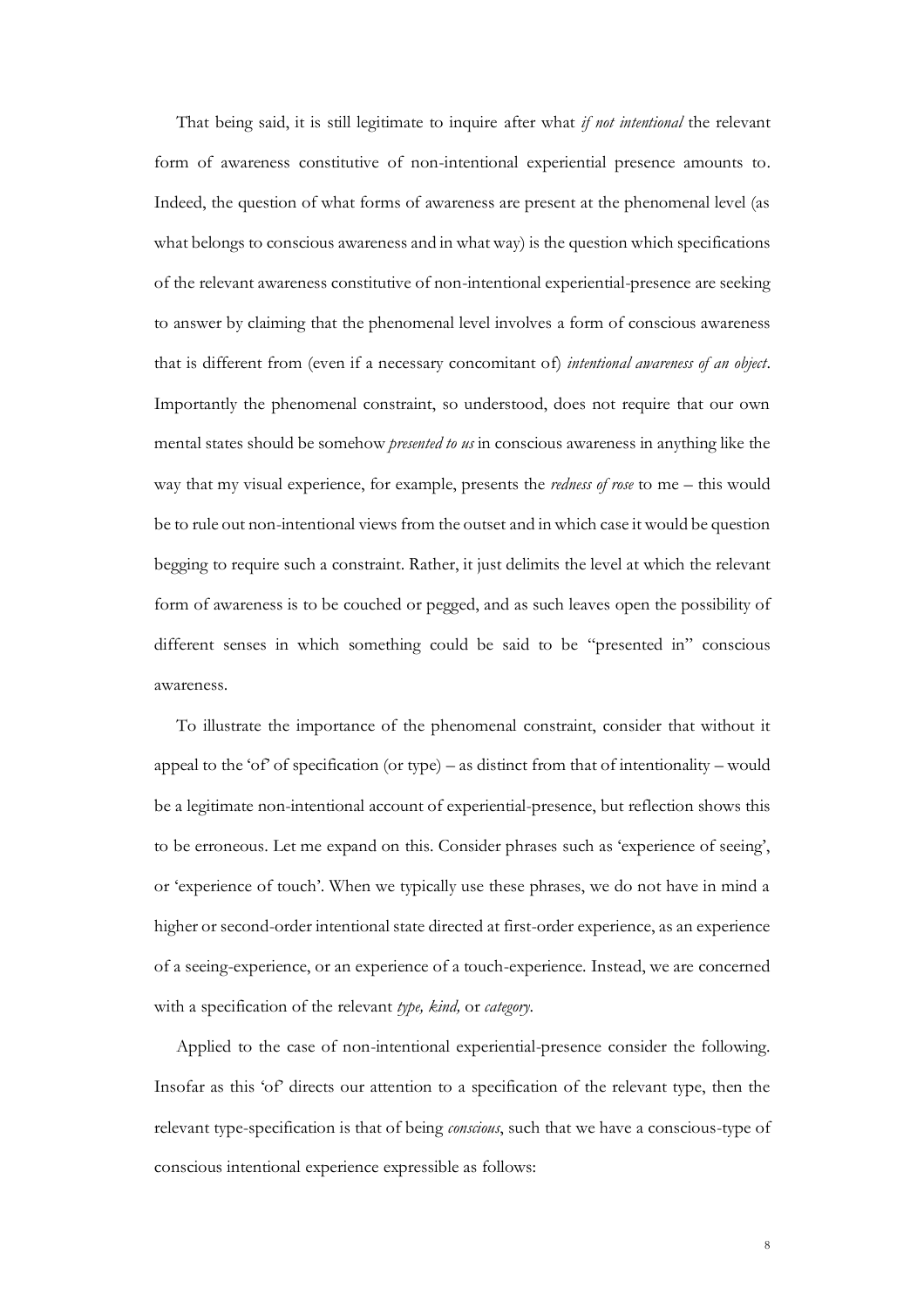## 5. [Conscious type-of (Conscious intentional-of X)]

One problem is that we have redundancy: That we are dealing with a 'conscious-type' as opposed to say an 'unconscious-type' is already explicit in the '*Conscious* intentional-of X'. Yet, even if we were convinced that the qualifier 'Conscious type-of' adds something in (5), it arguably does not add anything that it makes sense to pitch at the *phenomenal* level. Of course, we can be consciously aware *of* or *that* our experience is of a particular type, but in that case, we plausibly have an intentional (usually fact-based) awareness that our experience has certain properties that we use to identify it as falling under a particular category.<sup>12</sup> Yet, that one's experience is of a particular type typically only becomes phenomenally manifest on the basis of being the accusative of an intentional act (e.g., thoughts or reflections *about* experiences). If this is correct, then when it comes to the 'of' of specification, the phenomenal constraint can only be met by violating the nonintentional constraint. So, the 'of' of specification is not a suitable candidate to capture the awareness constitutive of putative non-intentional experiential-presence, and by having the phenomenal constraint in play we can see why.

The method in what follows will be examining whether further candidates for the relevant type of awareness meet the constraints outlined in this section.

### **2. Awareness-with and Background Awareness**

Say Fred is engrossed in the activity of bird watching. As Fred carefully visually attends to trees, looks to spot any movement, and listens for relevant sounds, there is something-itis-like for Fred to be attending to these objects in the various ways that he is. Let's say Fred has a sense-perceptual experience directed towards the *bird-watching environment* as a

<sup>12</sup> NB: awareness-that is intentional fact-awareness that *such as such is the case* (see Dretske 2000: 113-137; 158- 17).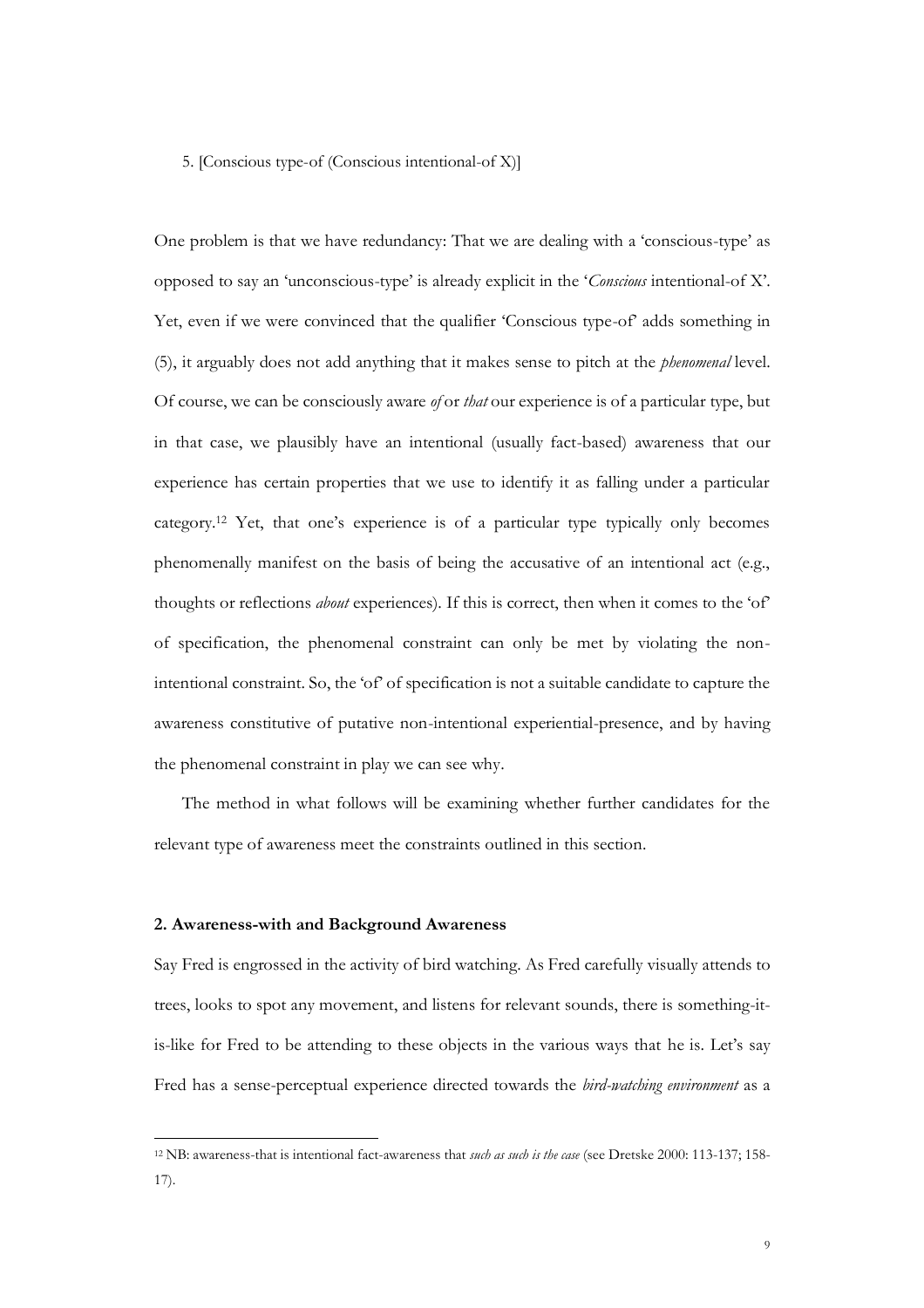whole. Is it the case that he is also somehow aware-*with* the sense-perceptual experience, as follows?

6. [Conscious awareness-with (Conscious intentional-of bird-watching environment)]

One way of unpacking (6) would be to claim that our experiences are the kind of thing that we are non-intentionally *aware-with*, rather than intentionally *aware-of*. Consider the following analogy. Eyes are something one *sees-with*; indeed, one could not see anything without them (at least in the sense of the word 'see' tied to visual perception). Yet they are not something one sees-of, in the sense of intentionality, at least if one is not studying one's eyes in a mirror – one's eyes are not presented in one's visual field. A neater formulation of this point is as follows: my eyes are something I am *visually aware with* rather than something I am *visually aware* of; they are the means by which or a condition in virtue of which I am able to see what I see, rather than something I am presented with in my experience.<sup>13</sup>

Using this analogy, we might say the following: Fred's *sense-perceptual experience* of the bird-watching environment is something he is aware-with, and so is that in virtue of which he is intentionally aware of what he is intentionally aware of in the phenomenal way that he is. Lose the sense-perceptual experience and we lose the conscious awareness he has of the relevant objects and their properties. However, one's sense-perceptual experience itself is not something that appears to him; it is not an additional intentional object of his experience.<sup>14</sup> If this reasoning is sound, then 'awareness-with' looks like an ideal candidate for the kind of awareness constitutive of putative non-intentional experiential-presence. It satisfies the non-intentional constraint since awareness-with is not plausibly intentional

<sup>13</sup> See Wittgenstein 2001 [1922]: 5.633.

<sup>14</sup> Cf. self-representationalism (see fn.2 for references).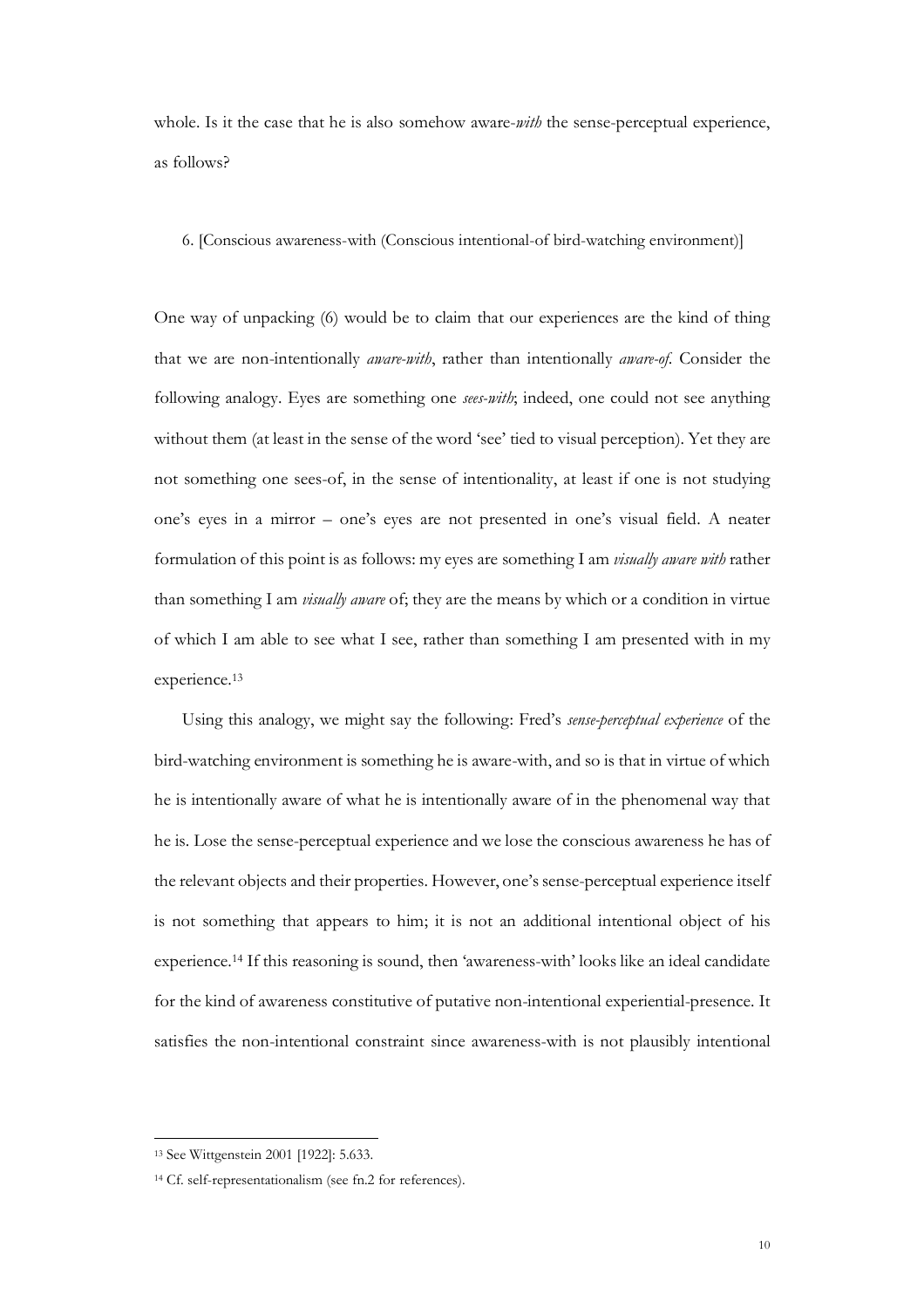awareness, and it is also importantly tied to phenomenality (to his experience being like anything at all).

The problem, however, is that on closer inspection, awareness-with does not satisfy the phenomenal constraint. To see why let's examine the eye case again. It is true that one could not have a visual experience without one's eyes, but it is also true that they are not (at least not paradigmatically) manifest at the phenomenal level in visual experiences. Rather, they are a *non-phenomenal* necessary condition of visual experience. Applied to our example of bird-watching, insofar as we claim that our sense-perceptual experience is that which we are *aware-with* we need not commit to anything more than the fact that having the relevant sense-perceptual experience is a non-phenomenal necessary condition of my being consciously aware of whatever it is I am aware of (where the 'of' here is that of intentionality). Generalising, undergoing experiences is a necessary condition on having any phenomenal character, of enjoying *some* kind of awareness at the phenomenal level. However, this does not entail that experiences themselves are in any sense experienced. From 'nothing can be manifest at the phenomenal level without experiences' it does not follow that 'experiences themselves are in some sense manifest at the phenomenal level'.

The defender of this view might respond as follows. They might prefer to start by assuming that *experiences are things we are in some sense aware of* and then use awareness-with to explain how this could be the case. So, while there may be some things – like eyes – that one is aware with, but not in any sense aware *of*, experiences are not like this. In this sense awareness-with in the case of experiences would *not* be analogous to other instances of awareness-with relations. However, we should contest the assumed explanandum, that *experiences are things we are in some sense aware of* – why should we take this as a primitive? Further to this, if all we get for assuming that experiences are things we are in some sense aware of, by way of explanans, is an appeal to an instance of special relation that is *only instantiated* in the case of experiences, then arguably the account looks gerrymandered and explanatorily vacuous.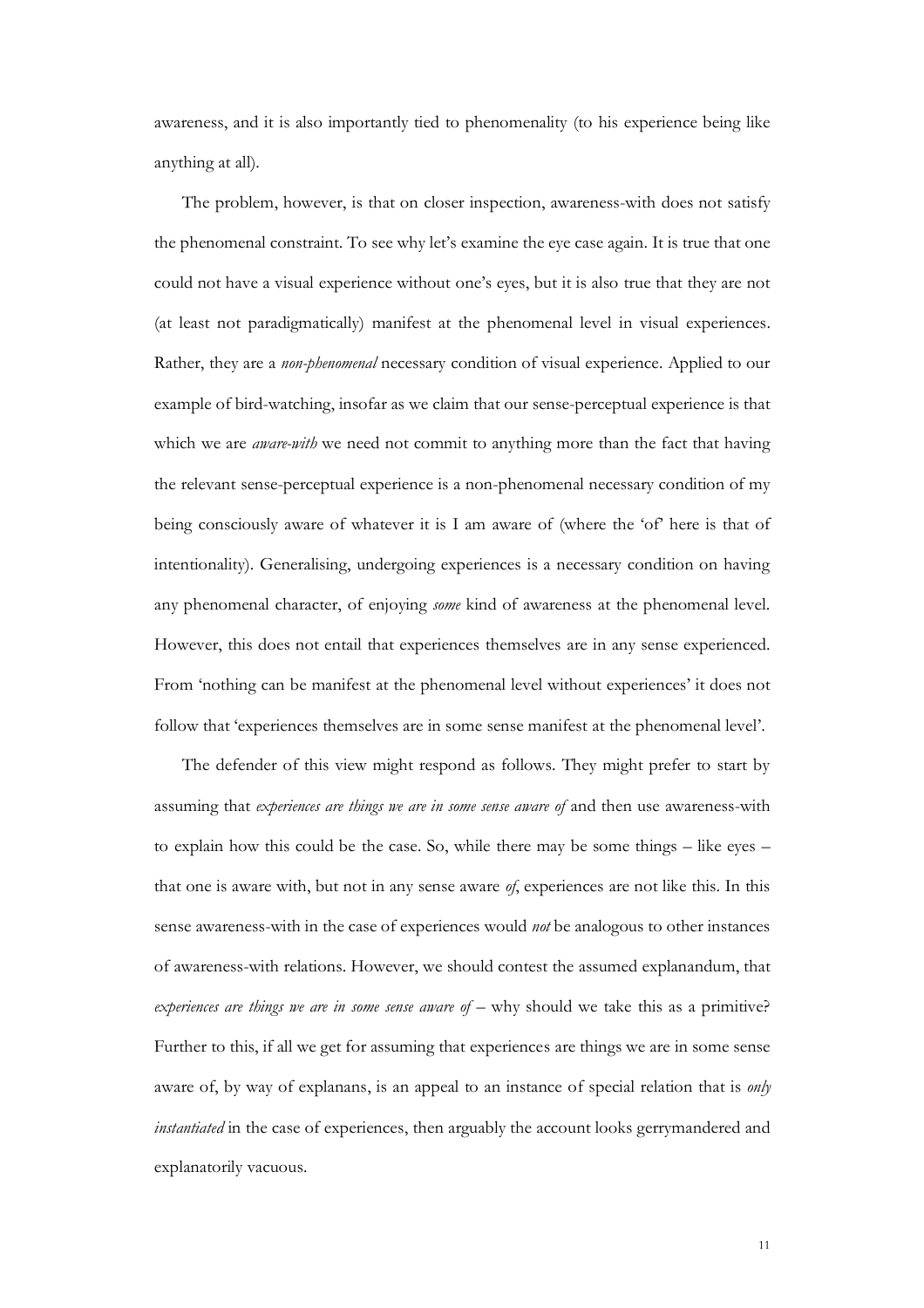So, the defender of this view of non-intentional experiential-presence needs to do more than merely appealing to 'awareness-with'; they need to tell us why *some* cases of awareness-with – namely those relevant to non-intentional experiential-presence – satisfy the phenomenal constraint, whereas other instances of the same awareness relation do not. Given these reflections, awareness-with looks to be a problematic candidate for the kind of awareness constitutive of supposed non-intentional experiential-presence. 15

The next type of awareness to be considered goes under various names. Here are some of them: background-awareness; peripheral-awareness; marginal-awareness. What supports the psychological reality of these forms of awareness are the following considerations. The phenomenal character of our experience is not (at least not typically) exhausted by what happens to be in the foreground or centre of our 'phenomenal field' (the totality of what is manifest at the phenomenal level). Visual experience illustrates this. When enjoying a visual experience, there will be sense-perceptual objects which are the focal point, and so occupy the foreground of our visual field. It would be a mistake, however, to think that the phenomenal character of our visual experiences is exhausted by whatever we are explicitly visually attending to or 'noticing' in this sense. There is also a periphery or margin to our visual field, which contributes to *what-it-is-like* to be undergoing that experience, as part of a visual background (similar considerations apply across different experiential modalities and in multi-modal experiences).

Let's apply this idea of background-awareness to non-intentional experientialpresence. Here is the formulation:

<sup>15</sup> NB: awareness-with doesn't offer any obvious explanation of what was seen in the introduction as a primary motivation for positing non-intentional experiential presence, namely our ability for immediate and noninferential reflective ascription of certain conscious states to ourselves. On one way of developing this point, this is plausibly because awareness-with doesn't satisfy the phenomenal constraint: if awareness-with is not plausibly a kind of awareness which operates at the phenomenal level then it could not supply phenomenal grounds for this ability.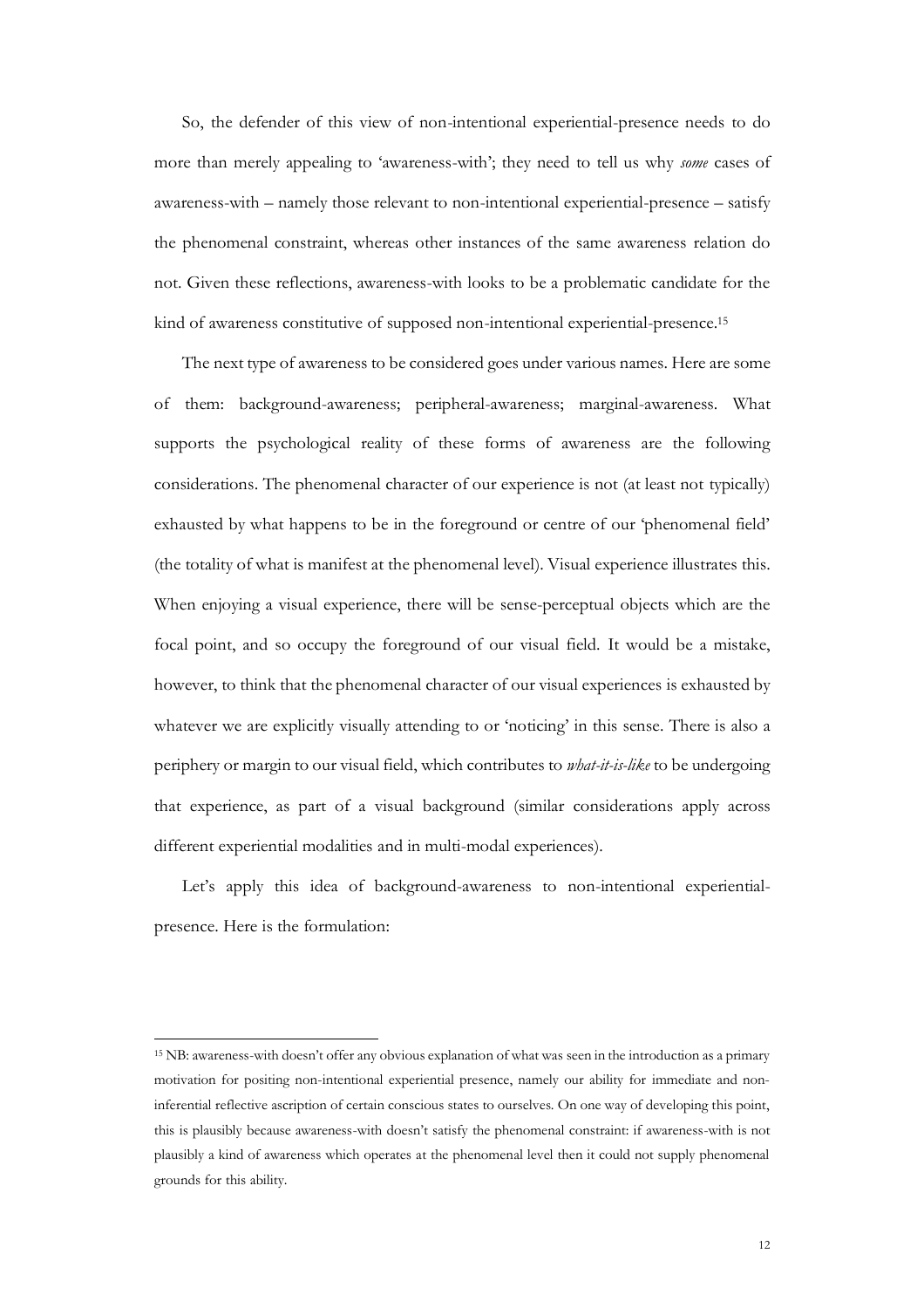#### 7. [Background-awareness-of (Conscious intentional-of X)]

Fleshing this out with an example we can say the following: in having a visual experience of my laptop screen and keyboard, which occupies the foreground of my conscious experience (and so of which I have a foreground-awareness), I also have (likely along with other background features) a background-awareness of that visual experience itself. Now, enough has already been said above to support the claim that background-awareness satisfies the phenomenal constraint: background-awareness plausibly is (or at least can be) a kind of awareness which operates at the phenomenal level, such that background features contribute to the phenomenal character of experience.<sup>16</sup> So, the critical question is whether background-awareness satisfies the non-intentional constraint.

Here is one line of reasoning suggesting it does. One might think that the intentional awareness constitutive of conscious experience necessarily targets *particular objects*, such that intentional awareness is co-extensive with focal awareness. As such, anything which is not the explicit theme of our awareness falls short of being object awareness. One might add that this view is supported by a certain reading of the familiar claim – encountered at the outset – that intentional experiences are 'about' their objects, or are 'directed toward' them, where we read the 'about' or 'directed toward' as necessarily picking out the particular object of focal awareness.

However, this reasoning is fallacious. Consider the case of absorbed writing. While focusing on the laptop screen and keyboard, as the focal point of one's visual experience, the table and surrounding books all form part of the background, as 'filling out' the visual scene (as the ground in the figure-ground relation). They are, *ex hypothesi*, not the explicit focus, but they plausibly characterise what we might call the *intentional* background. They

<sup>16</sup> NB: reportability is not a plausible condition of phenomenality. It might be that certain aspects of the background of our phenomenal field are sufficiently 'marginal' that we struggle to give precise specifications of them.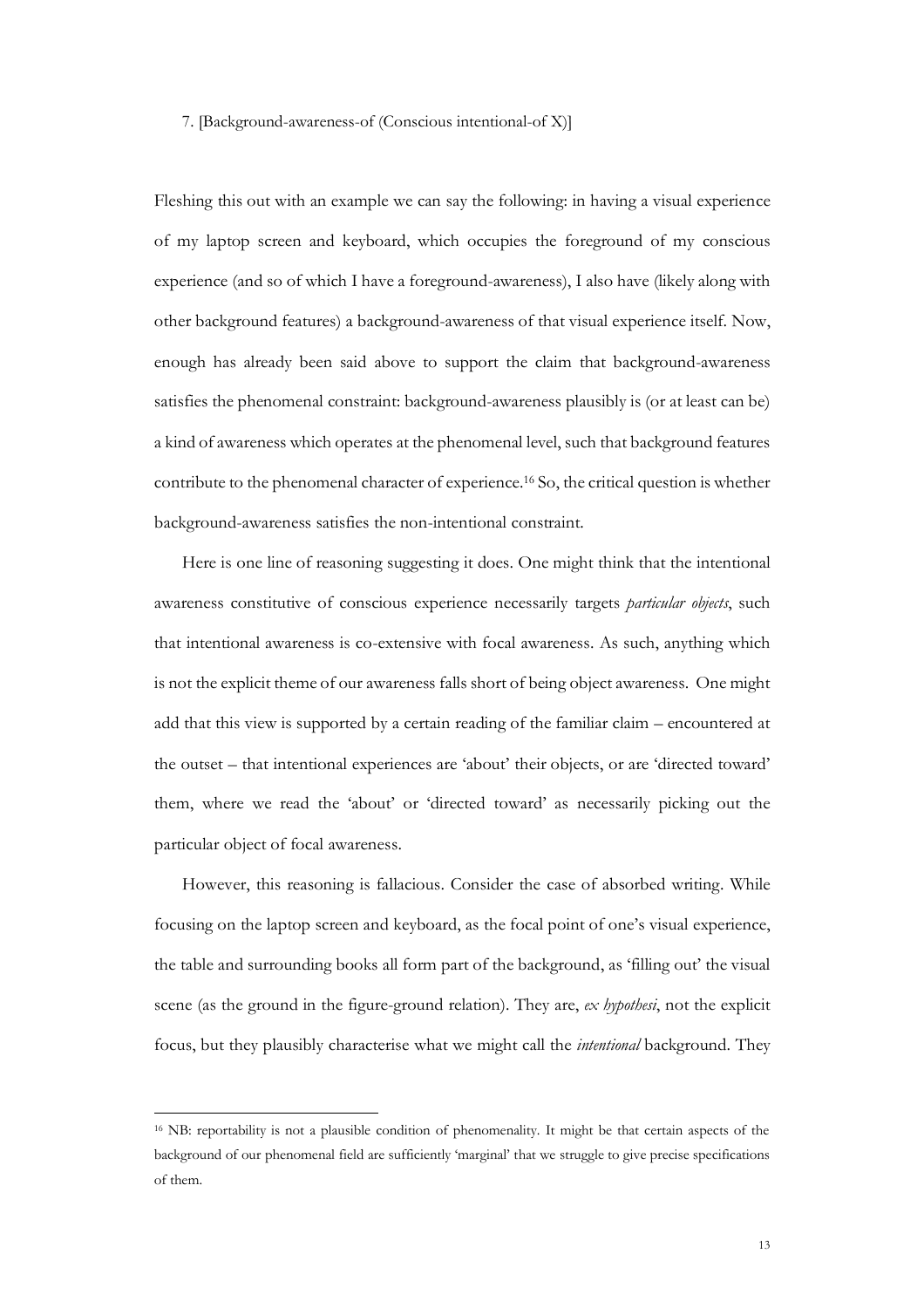are part of how one is visually appeared to. As such, they contribute to the overall intentional content of the experience, that is the visual scene as it appears to me (this view is supported by the thought that my visual experience is also assessable for accuracy relative to those things which 'fill out' the visual scene, and so of which we have a background-awareness). Intentional awareness is, therefore, not plausibly co-extensive with focal awareness.

Generalising these considerations to (7) we end up with the following view. We have something like the overall phenomenal field (analogous to the overall visual field), as the totality of what is manifest at the phenomenal level in a token experience. Moreover, as in the visual case, within that 'overall phenomenal field' we can distinguish intentional awareness of what is at the centre vs the periphery. Experiential-presence, the putative awareness experience has of itself, is something that is at the periphery of, or forms part of the background of, our phenomenal field. As such, for any conscious experience of X, we also enjoy a background intentional awareness of the experience itself.<sup>17</sup> This view, therefore, models the relevant awareness constitutive of experiential-presence after intentional awareness, albeit a less common-garden variety. As such, this view of background awareness is unsuitable for characterising the awareness constitutive of putative *non-intentional* experiential-presence.

However, the defender of a non-intentional reading of background-awareness might reply that this is too quick. Why should we accept that all background awareness is intentional awareness? This claim may be plausible when dealing with the foreground/background distinction for the structure of visual experience and cross-modal cases. However, when applied to the overall phenomenal field – as the totality of what is manifest at the phenomenal level – why should we be committed to giving intentional

<sup>17</sup> This view is close to Kriegel's self-representationalism, which appeals to the 'peripheral inner awareness [experience has] of itself' (see Kriegel 2009 17). See also Dainton 2016: 113-143, who construes the 'sense of self' in experience along the line of background intentional contents 'given as mine'.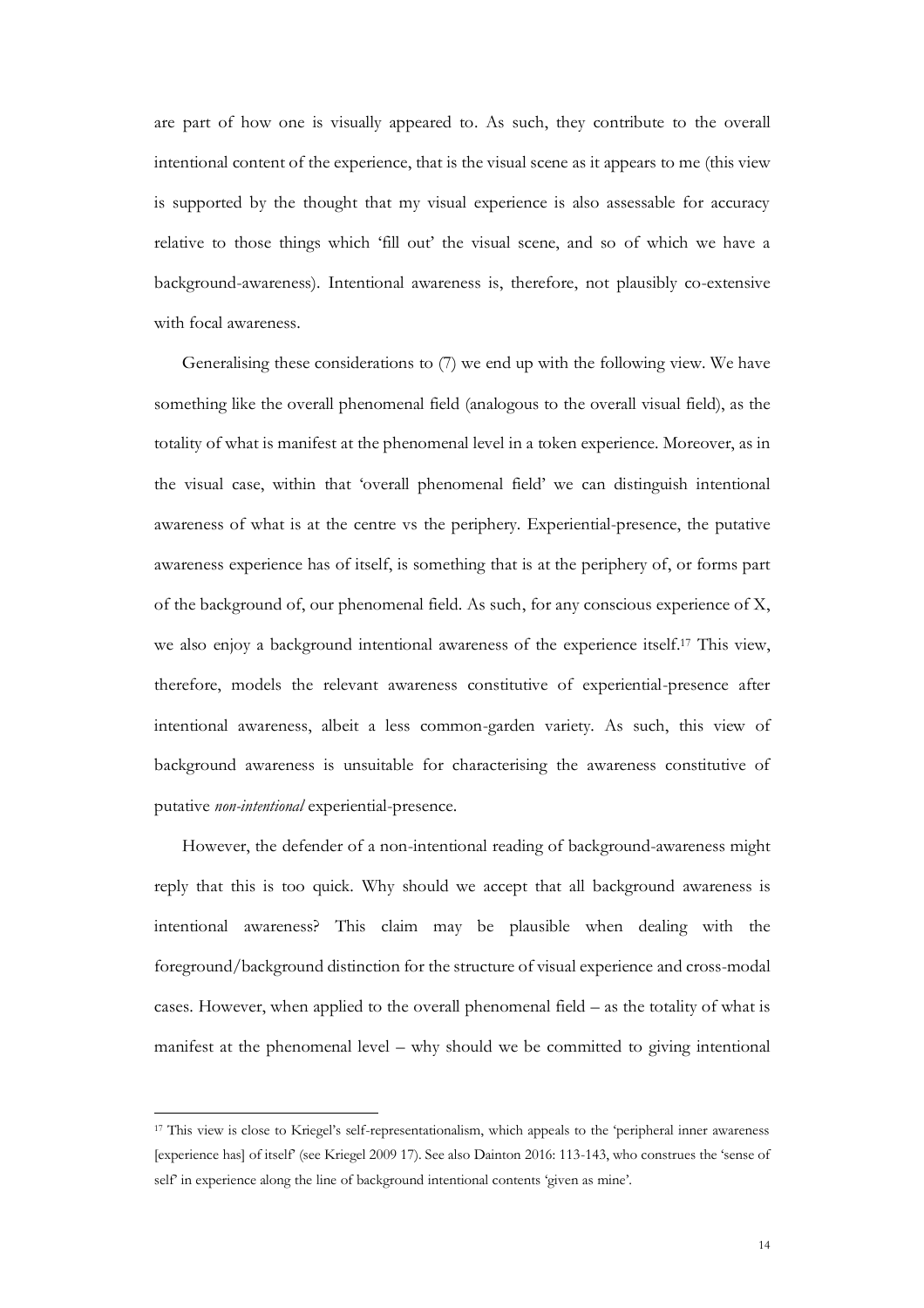readings of all putative cases of background awareness? Shouldn't we countenance that background awareness *can be* non-intentional?

The burden is, however, on the theorist wanting to explicate non-intentional awareness with reference to background-awareness to provide a credible alternative, explaining why the specific form of background awareness supposedly constitutive of experiential-presence is non-intentional. One possibility is to theorise the relevant background awareness as akin to the purported phenomenal contribution of nonintentional experiential accompaniments, akin to Reidian raw feels or pure sensations.<sup>18</sup> Nonetheless, even if substance can be given to the notion of free-floating qualia, putatively in the background of the phenomenal field, it is questionable whether this is a suitable model for thinking of experiential-presence. One problem is that such free-floating nonintentional quales don't seem the kind of thing that could, in the appropriate way, be connected to our experiences, to constitute some kind of non-intentional awareness of them.

We can explain the worry by unpacking the proposed view. Perhaps its defender might say the following: 'whenever I have any conscious experience of X, I also have this special experience-presence feeling', as a putative 'inner glow'. However, what is it that typeidentifies this particular non-intentional quale – this putative 'inner glow' – as being the supposed experiential-presence one, rather than some other one? Appeal to the fact that *some* putative non-intentional quale always co-occurs with any conscious experience I have (if it does) will not suffice. However, more fundamentally it is unclear how any such quale, whether we label it the experiential-presence one or not, can *in and of itself* constitute a kind of awareness (remember, the quale would need to itself constitute a non-intentional

<sup>18</sup> Perhaps along the lines of mental latex, see Block 1996: 19-49. Mental latex are properties of experience which are putatively (a) not object properties, and (b) don't play any representational role. This interpretation of mental latex echoes Tyler Burge's suggestion that non-representational features of experience are 'noise in the medium of representation' (Burge 2003: 407).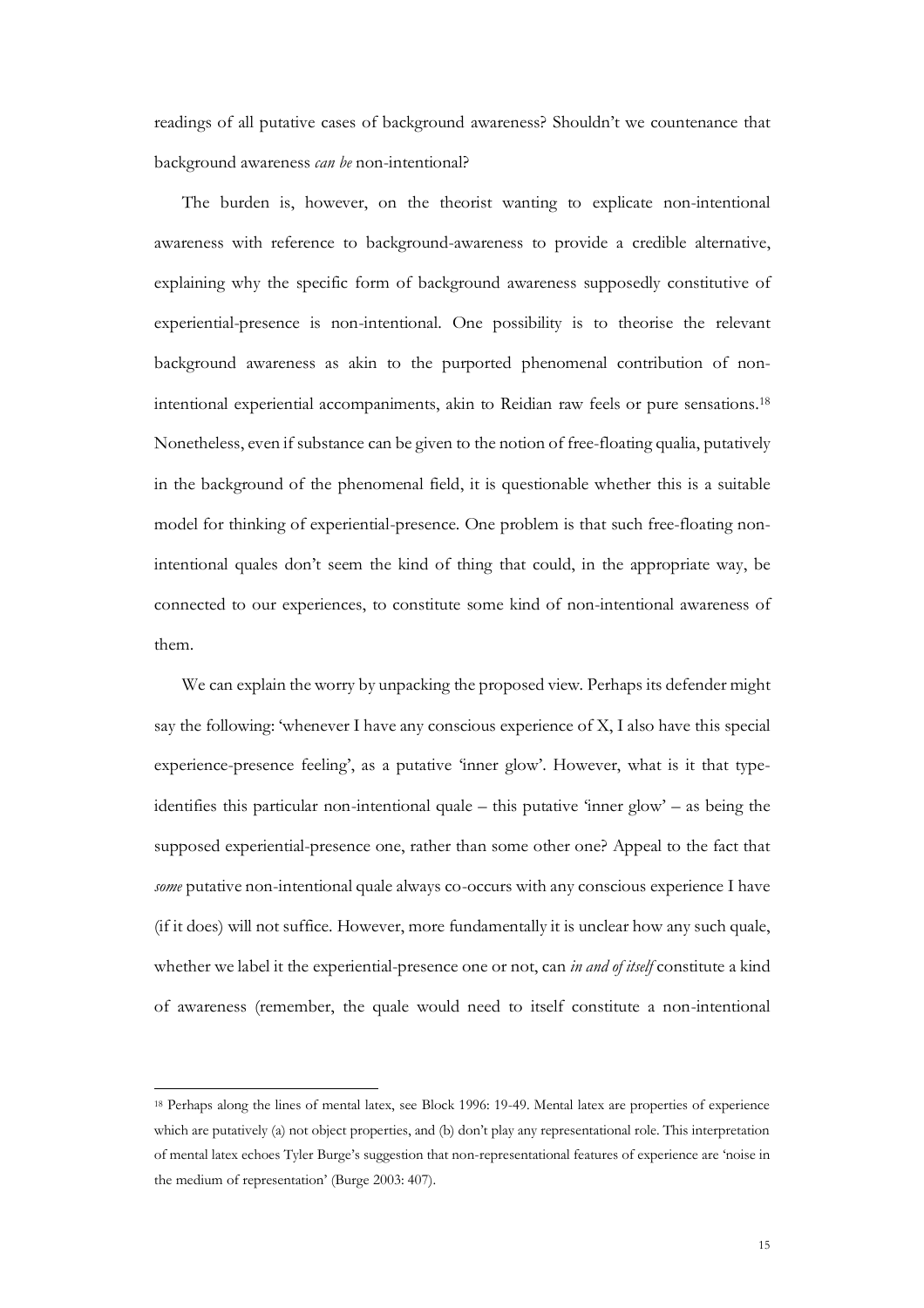awareness of conscious experience itself rather than be something we are intentionally aware of). Simply put: non-intentional *quales* (if there are such) do not seem like kinds or forms of awareness. In light of this, consider the following formulation:

8. [Background non-intentional inner-glow (Conscious intentional-of X)]

It is not clear where the relevant non-intentional *awareness* should be located. There is a putative non-intentional quale, namely some background inner-glow, but *awareness* in the sense required has dropped out of the picture. In sum, whatever the prospects for providing a non-intentional take on some instances of background awareness, it does not seem an appropriate candidate for capturing the awareness constitutive of supposed nonintentional experiential-presence.<sup>19</sup>

#### **3. The Acquaintance Relation**

The next view I consider appeals to *acquaintance*. First, let's define the acquaintance relation. The following has recently been offered as a non-controversial (minimal) characterisation:

…acquaintance is a conscious mental relation that a subject can, supposedly, bear to particular items or features that is, somehow, fundamentally different from thinking a true thought about the item/feature in question…Rather than deploying concepts to form a mental state that is (merely) about something, when we are acquainted with something we are, in some sense, supposed to consciously confront that very thing itself. (Raleigh 2020: 2)

With this minimal characterisation of acquaintance, we can offer the following formulation of experiential-presence:

<sup>19</sup> See Zahavi and Kriegel 2015: 38; Zahavi 2014: 22 who rule out cashing out experiential-presence in terms of a free-floating quale.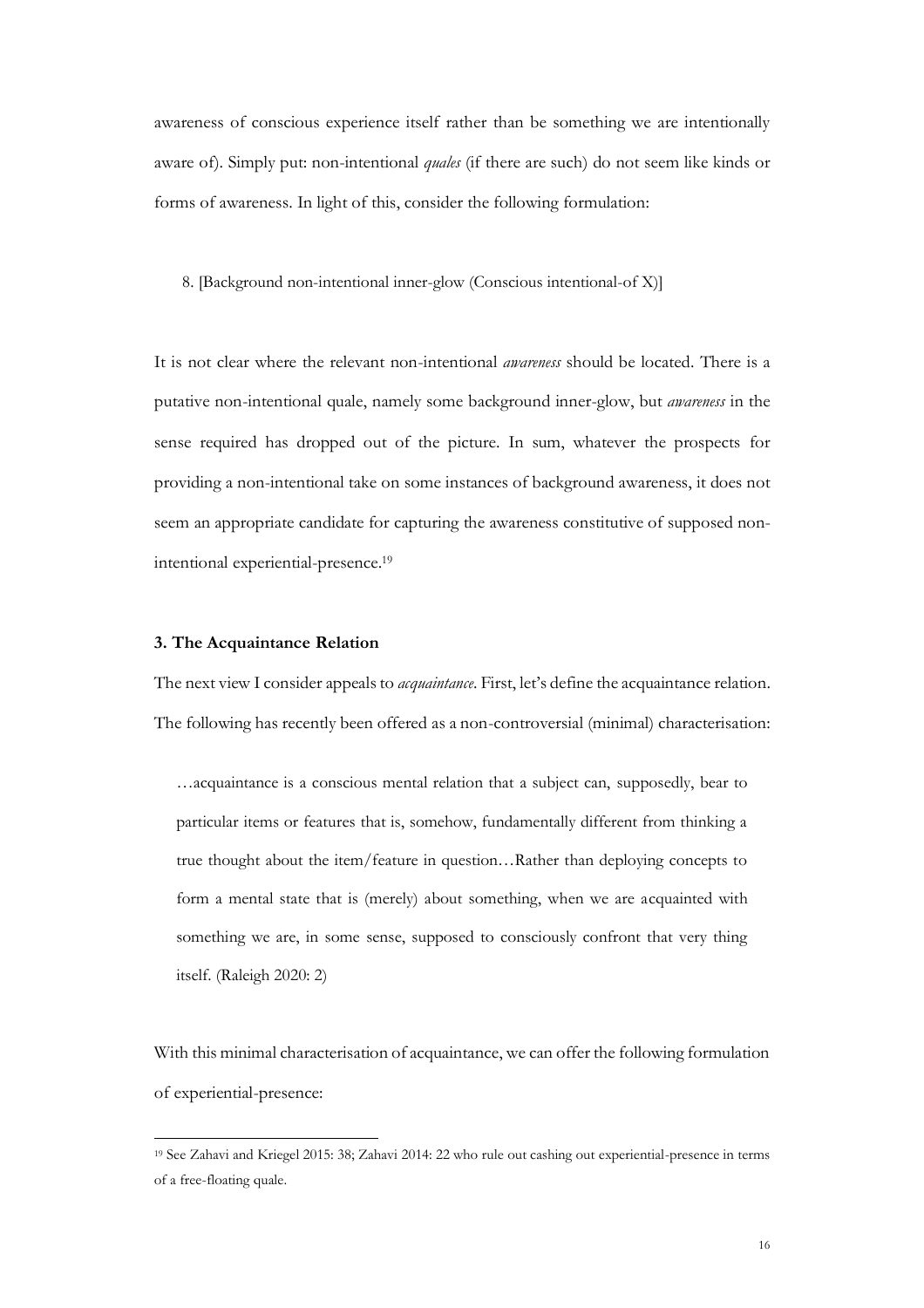9. [Acquaintance-awareness-of/with (Conscious intentional-of X)]

The idea would be that the awareness we enjoy of our own conscious experiences just in virtue of having them is a kind of acquaintance with them; we bear a 'conscious mental relation' to those experiences as they unfold, 'consciously confronting' them. The key question is whether experiential-presence, so construed, meets the phenomenal and nonintentional constraints. Insofar as we are granting that acquaintance is a *conscious* mental relation in which we *consciously* confront whatever it is that we stand in the acquaintance relation to, then the phenomenal constraint is met; acquaintance is plausibly a kind of awareness that operates at the phenomenal level.

Matters become more complicated when considering whether this view meets the nonintentional constraint. Here, however, is a set of considerations which suggest that it might. Say one thinks that intentionality is fundamentally *non-relational*, as expressed by the idea that we can enjoy intentional states about non-existent objects; for example, entertaining a thought which is 'merely about' the *fountain of youth*, or visualising the *lost city of Atlantis*. Intentional awareness as *mere aboutness* does not require that its object *actually exist* (hence the idea of 'intentional inexistence').<sup>20</sup> Contrastingly, drawing on the noncontroversial characterisation above, acquaintance is *genuinely relational*, where talk of a relation necessitates the existence of both *relata*. So, if intentionality is non-relational, and acquaintance is relational, then arguably by construing the awareness conscious experience has of itself in terms of an acquaintance relation we can meet the non-intentional constraint.

<sup>20</sup> This notion of intentionality is found originally in Brentano (1874). It is a matter of controversy whether Classical Phenomenology (as inaugurated by Husserl) subscribes to this non-relational view (see Poellner 2007).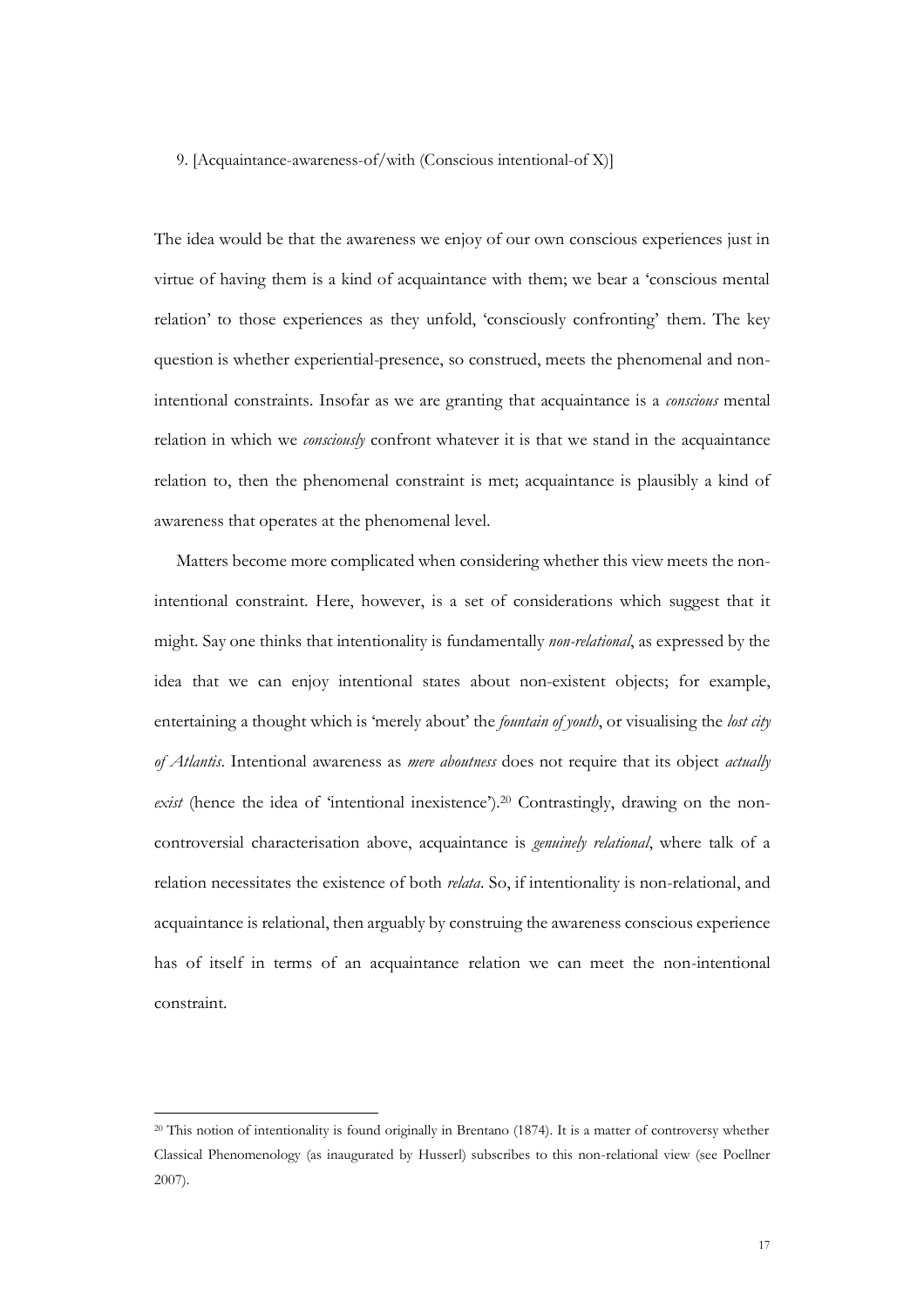However, this is too quick. One problem is that acquaintance still looks to be an objectual-relation, as a way of being *directed at* something; indeed to 'consciously confront that very thing itself', is surely to stand in a relation, the supposed relation of acquaintance, to something *which is an actual object for consciousness*. As such, construing experiential presence in terms of an acquaintance we have with our own experiences still seems to involve our experiences being objects for us – albeit perhaps not 'mere objects' in the way the *fountain of youth* is a 'mere object' of my thought. And we might think, adopting a more minimal conception of intentionality that does not take a stand on supposed intentional inexistence – where intentional awareness is merely a matter of something *appearing* someway *to* consciousness – that acquaintance is just a necessarily relational kind of objectintentionality.<sup>21</sup> And if one of the central ideas of non-intentional experiential-presence is a denial that our experiences are *in any sense* presented to us as objects, then the nonintentional constraint cannot be met by appealing to acquaintance.

Now, the defender of this approach may bifurcate acquaintance into objectacquaintance and experience-acquaintance. Indeed, this looks to be the strategy of Zahavi. He claims, 'we are not acquainted with our own subjective experiences in the same way that we are acquainted with objects'.<sup>22</sup> The problem is explaining this difference in more detail. Zahavi suggests the following:

[I]t is necessary to avoid theories that describe self-awareness [experiential presence] as a kind of *relation*, since every relation - especially the subject-object relation presupposes a *distinction* between two (or more) relata…basic self-awareness of an experience is not mediated by foreign elements such as concepts or classificatory criteria, nor by any internal difference or distance. It is an immediate and direct self-

<sup>21</sup> See Smith 1989; 2020.

<sup>22</sup> Zahavi 1999: 13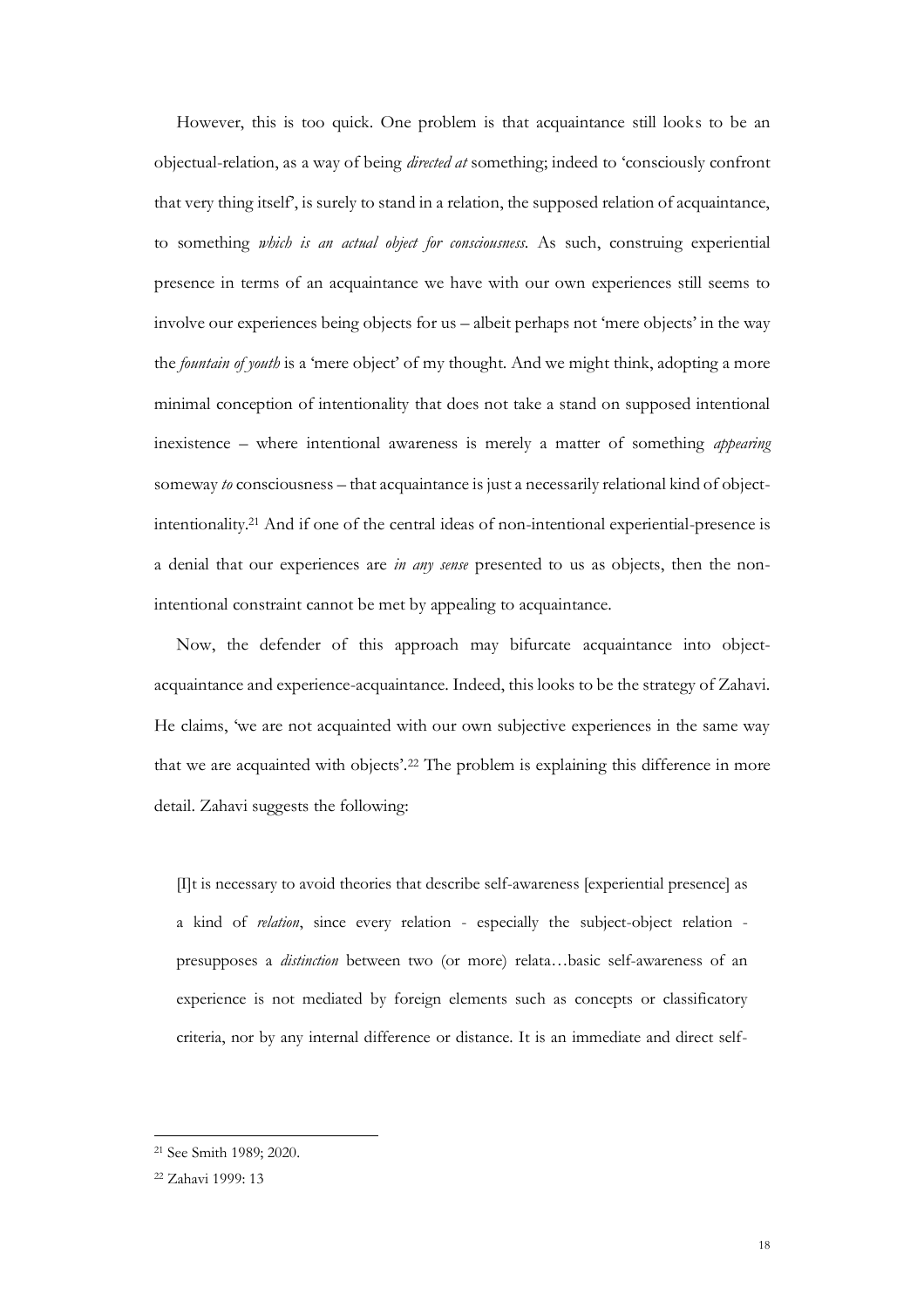acquaintance, which is characterised by being completely and absolutely *irrelational* (and consequently best described as a purely immanent self-presence) (Zahavi 1999: 33)<sup>23</sup>

This proposal meets the above worry since it denies there are two *relata* in play, one of which would be the 'object'; indeed, it denies that the relevant form of 'self-acquaintance' is *relational* at all.

The problem is that we are now in contradiction with our original non-controversial definition of acquaintance. Arguably the most basic feature of acquaintance is that it is relational.<sup>24</sup> Insofar as we are now being offered a kind of experience-acquaintance that is *irrelational* it becomes confusing why the relevant form of awareness is a species of acquaintance. So, while we might bifurcate types of acquaintance, such that there might be relevant differences between acquaintance with existent worldly particulars and the (supposed) acquaintance we have with our own experiences, *relationality* is a basic shared feature of anything that counts as acquaintance. Insofar as we deny this, we lose our grip on what an account of the awareness constitutive of non-intentional experiential-presence in terms of acquaintance is supposed to positively amount to. We seem forced into appealing to a special type of non-relational acquaintance that undermines the motivation for appealing to acquaintance in the first place.

# **4. Non-positional implicit-awareness**

The final candidate I consider for the awareness constitutive of supposed non-intentional experiential-presence is 'non-positional' *implicit-awareness*. Here is the formulation:

<sup>23</sup> See also Zahavi 2005: 15-22. For a different way of developing self-acquaintance, see Duncan 2015 and Wishon 2012. For a more complex account see Hellie 2007; 289–324 (cf. see Kriegel 2009: 106- 113).

<sup>24</sup> Russell's original formulations suggest this: 'Acquaintance with objects essentially consists in a *relation* between the mind and something other than the mind…' (Russell 1912: 42, my emphasis).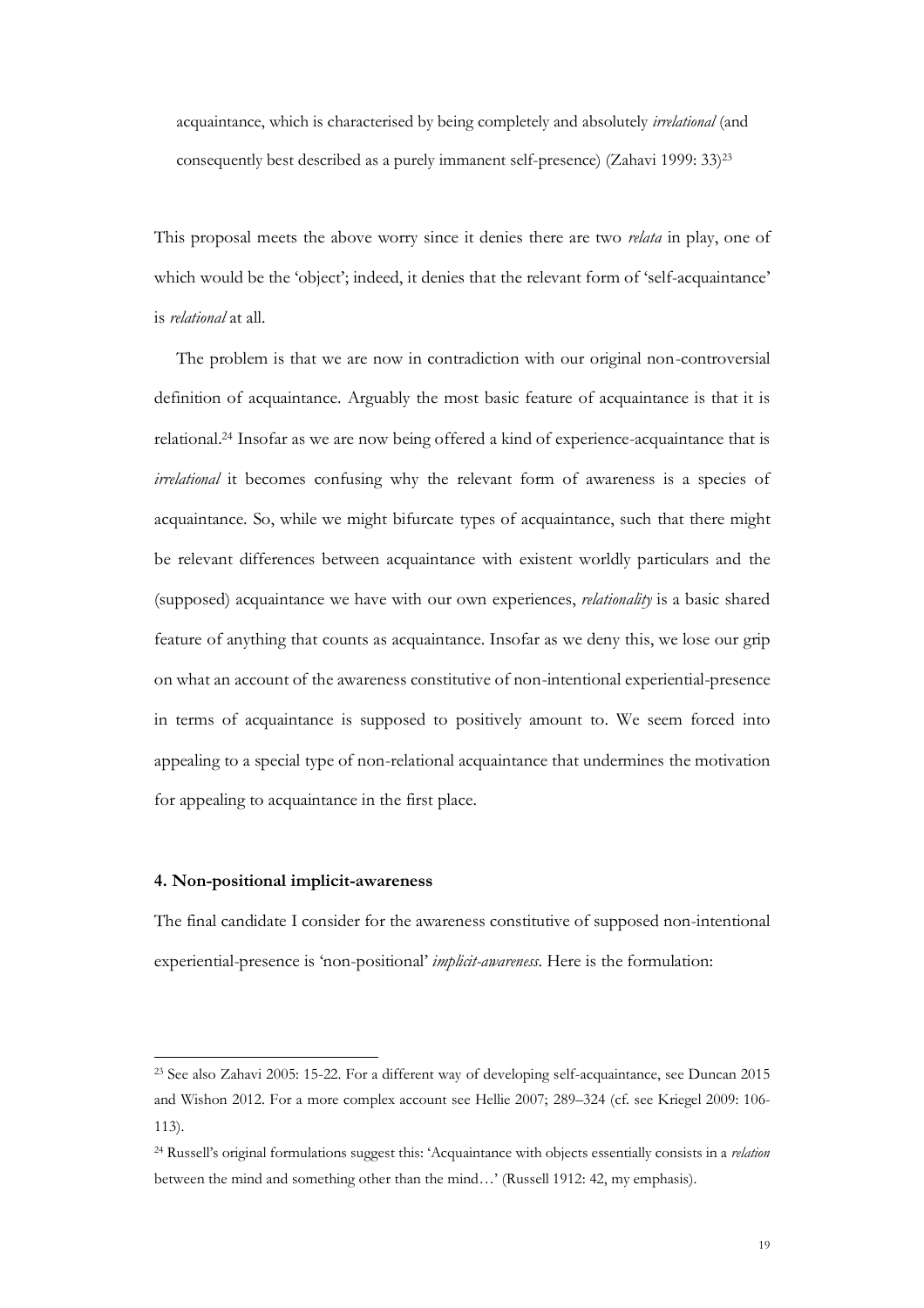10. [Implicit-awareness of (Conscious intentional-of X)]

Let me unpack this with an example. When running for the bus Fred is intentionally aware of a range of relevant objects; for example, the bus beginning to pull off, the irksome people in his way, his heart-pounding, the jagged feel of the change in his pocket as he rustles around to find the right coins. Further to this, Fred is also concurrently *implicitly aware* of that whole experience just by having it.

Here is what Jean-Paul Sartre, one advocate of this view, says:

Everything in consciousness is thus clear and lucid: the object lies opposite it, in its characteristic opacity, but consciousness for its part, is purely and simply the consciousness of being conscious of this object: such is the law of its existence. We need to add that this consciousness of consciousness…is not *positional*, i.e., consciousness is not its own object. Its object is outside itself by nature… (Sartre 1937: 8)

Also, in a later work:

We now understand why the first consciousness of consciousness is not positional; it is because it is one with the consciousness of which it is consciousness. At one stroke it determines itself as consciousness of perception and as perception (Sartre 1943: xxx)

From these passages, let's make explicit two claims concerning the supposed nonpositional implicit-awareness which conscious experience has of itself:

Non-distinct experience claim: Non-positional implicit-awareness is an awareness we have of our experiences *simply in virtue of having them*.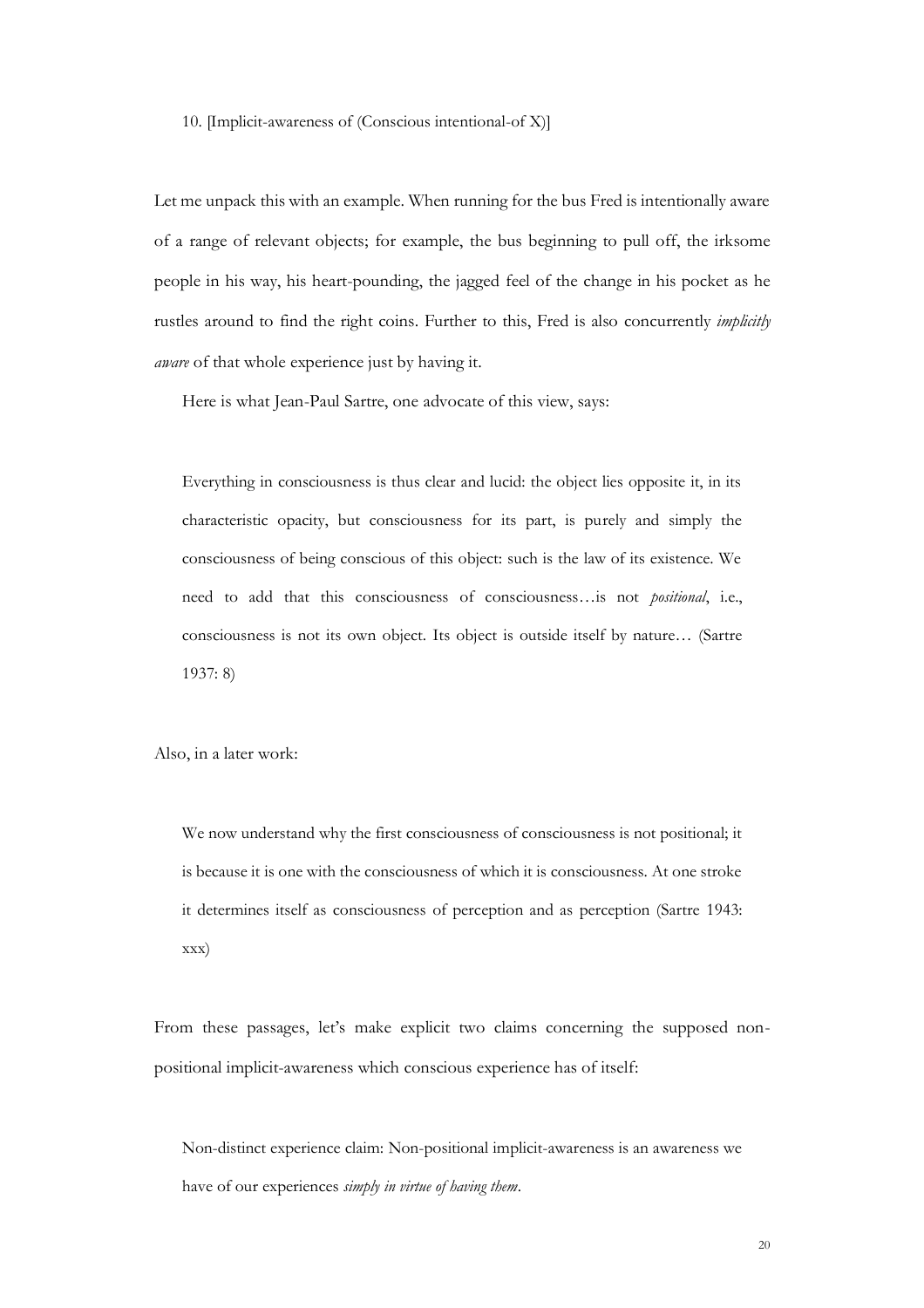This claim distinguishes the view from theories in which there is some further, numerically distinct, mental state or experience which takes first-order experience as an object (i.e., higher-order theories).

Non-objectual claim: Non-positional awareness is not a matter of experience taking itself as an *object*.

This claim distinguishes the view in question from self-representationalist views. Such views adhere to the 'non-distinct experience claim' but construe experiential-presence in terms of a specific kind of self-directed intentionality.

With the Sartrean view of experiential-presence clarified, we should ask does nonpositional implicit-awareness meet the phenomenal constraint, such that non-positional implicit-awareness must operate at the phenomenal level. At least according to Sartre it does, since it purportedly makes all the phenomenal difference. Here is how he puts it:

This [non-positional implicit awareness of experience itself] is a *necessary condition*, for if my consciousness were not consciousness of being consciousness of the table, it would then be consciousness of that table without consciousness of being so. In other words, it would be a consciousness ignorant of itself, an unconscious – which is absurd. (Sartre 1943: 8, *my emphasis*)

So, the relevant non-positional implicit-awareness that experience has of itself is claimed to be a necessary condition on any phenomenality – in its absence, phenomenal consciousness (or phenomenal character) disappears.<sup>25</sup>

<sup>25</sup> NB: we are assuming that by consciousness Sartre means something like *phenomenal consciousness*. There may be reasons to doubt this. For instance, Sartre at times uses the term 'consciousness' to characterise all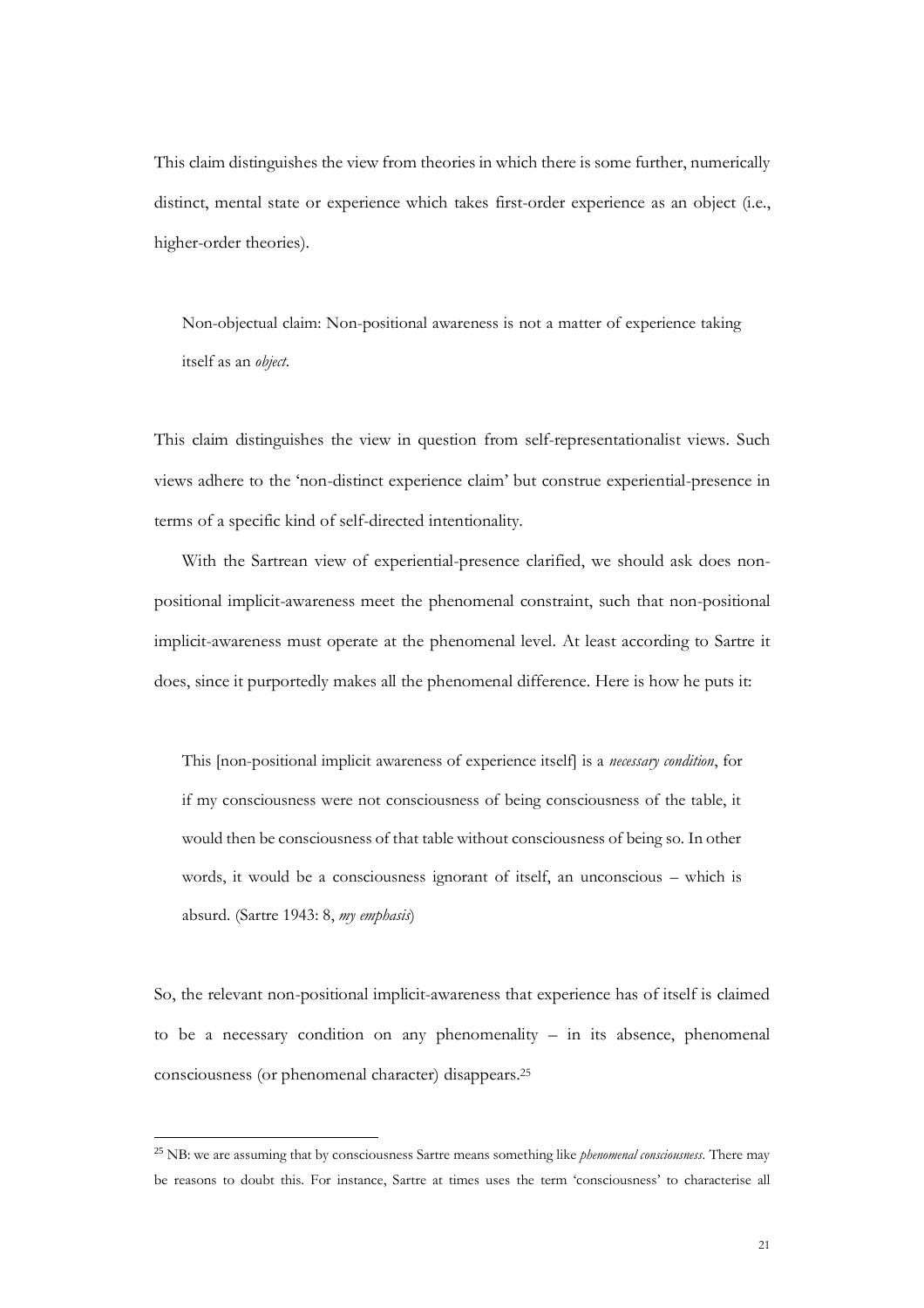Note, there are important considerations which might lead one to question Sartre's reasoning here (so interpreted) and its connection to the phenomenal constraint. 26 Arguably just because there would not be any phenomenal consciousness without nonpositional self-consciousness it does not therefore *necessarily* follow that non-positional self-consciousness *operates at the phenomenal level* or is to be 'pitched' at the phenomenal level. After all, there seem to be a range of claims for which it is true to say *without* X there would be no phenomenal consciousness but from which it does not follow that X is something which operates at the phenomenal level. For example, arguably without the proper functioning of certain neurological structures in the brain there would be no phenomenal consciousness, but it does not therefore follow that those neuronal structures are something which *operates at the phenomenal level.* However, for the sake of argument let's grant that this putative non-positional implicit-awareness meets the phenomenal constraint, as Sartre seems to assume it does, even if we might question his precise reasoning for why it does. 27

What more can we say about non-positional implicit-awareness concerning the nonintentional constraint? Note, one might think that the view obviously meets the constraint

*intentional phenomena* and takes consciousness to apply to 'belief', which is not usually taken to be an occurrent phenomenal state (in contrast to *conscious judgement*). However, arguably Sartre diverges from the contemporary consensus on this issue, that is, he does seem to at points think of belief as phenomenally conscious (see Sartre 1994: 98-100). However, note even if this were not true and we were to take Sartre as using 'consciousness' in a more liberal way (i.e., as something akin to Block's notion of access consciousness) then it could still be true that, for him, in the absence of non-positional self-consciousness 'phenomenal character disappears'. It would just be that other things (i.e., consciousness that is *not* phenomenal) would disappear also. Also, see Gallagher and Zahavi 2012: 52, 57, 69; Zahavi 1999: 15; and Zahavi 2005: Ch.1, as accounts which explicitly link 'pre-reflective self-consciousness' and phenomenal consciousness', and do so drawing on Sartre and the Classical Phenomenologists.

<sup>26</sup> See Siewert 1998: 358, fn.3 and fn.7 for a different strand of criticism. I thank a referee for pressing me to clarify this issue.

<sup>&</sup>lt;sup>27</sup> Alternatively, one might interpret non-positional implicit-awareness as not operating at the phenomenal level (so not meeting the phenomenal constraint). We might then seek to explain the 'minds presence to itself' in terms of the capacity one has to take one's experiences as objects, which would be non-phenomenally implicit in conscious experience (see Schear 2009: 95–105).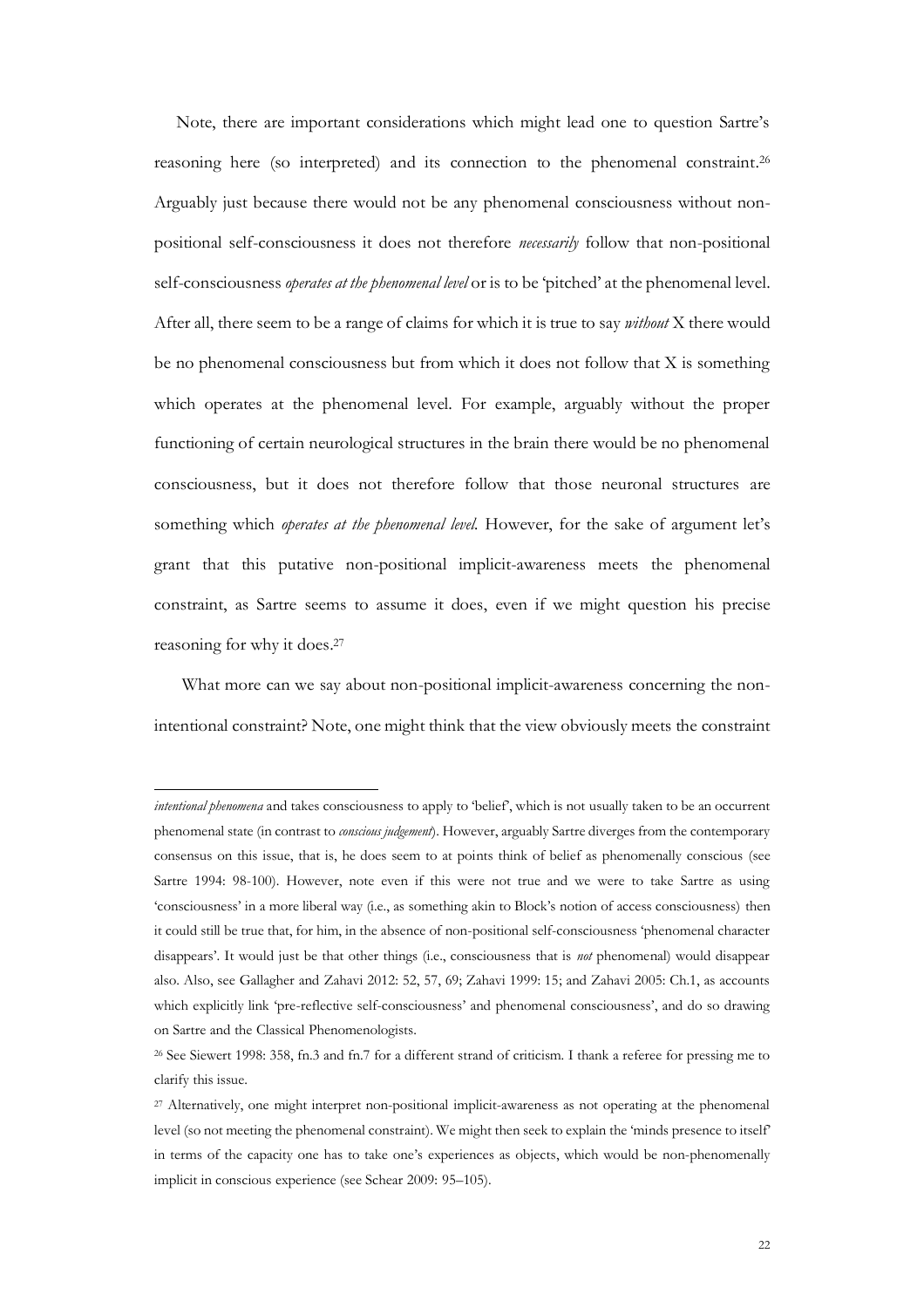given the 'non-objectual claim'. Nevertheless, this is just a negative claim: to evaluate this idea of experience 'not taking itself as an object' we need to introduce further requirements.

Here is the first:

Attitude-content requirement: For any awareness to count as an instance of intentional awareness *of something* we need to be able to distinguish between the intentional 'attitude' and the intentional 'content' (with respect to it).

As is often noted, intentional states admit of a distinction between their attitude and content. For propositional attitudes like 'S believes that P', we can distinguish between the attitude, in this case believing, and the representational content, 'P'. One reason this distinction is important is that if we can describe, and so individuate, content separately from attitude, then the same content can be entertained by different intentional attitudes. For example, as we can say 'S believes that P', we can also say 'S desires that P', or 'S wishes that P', where the (propositional) content remains the same across the different intentional attitudes. Further, consider a standard visual experience, which takes a physical particular as its object, and so has presentational content. Arguably, the presentational content of that visual experience can be taken up by different experiential attitudes or modes, such as 'imagining P'.

Applied to the non-positional implicit-awareness constitutive of supposed nonintentional experiential-presence one might claim that we cannot make the attitudecontent distinction. Consider the following example. Fred is enjoying a visual experience as of a red and rectangular table which purportedly is constituted by a non-positional implicit-awareness of itself. The only intentional attitude (or 'act') in the structure of the experience is that of *visual perception*. There is no further 'attitude' which takes up as a *content* that very perceptual act, or anything else for that matter. So, if Fred's visual experience is constituted by a non-positional implicit-awareness of itself, then as per the attitude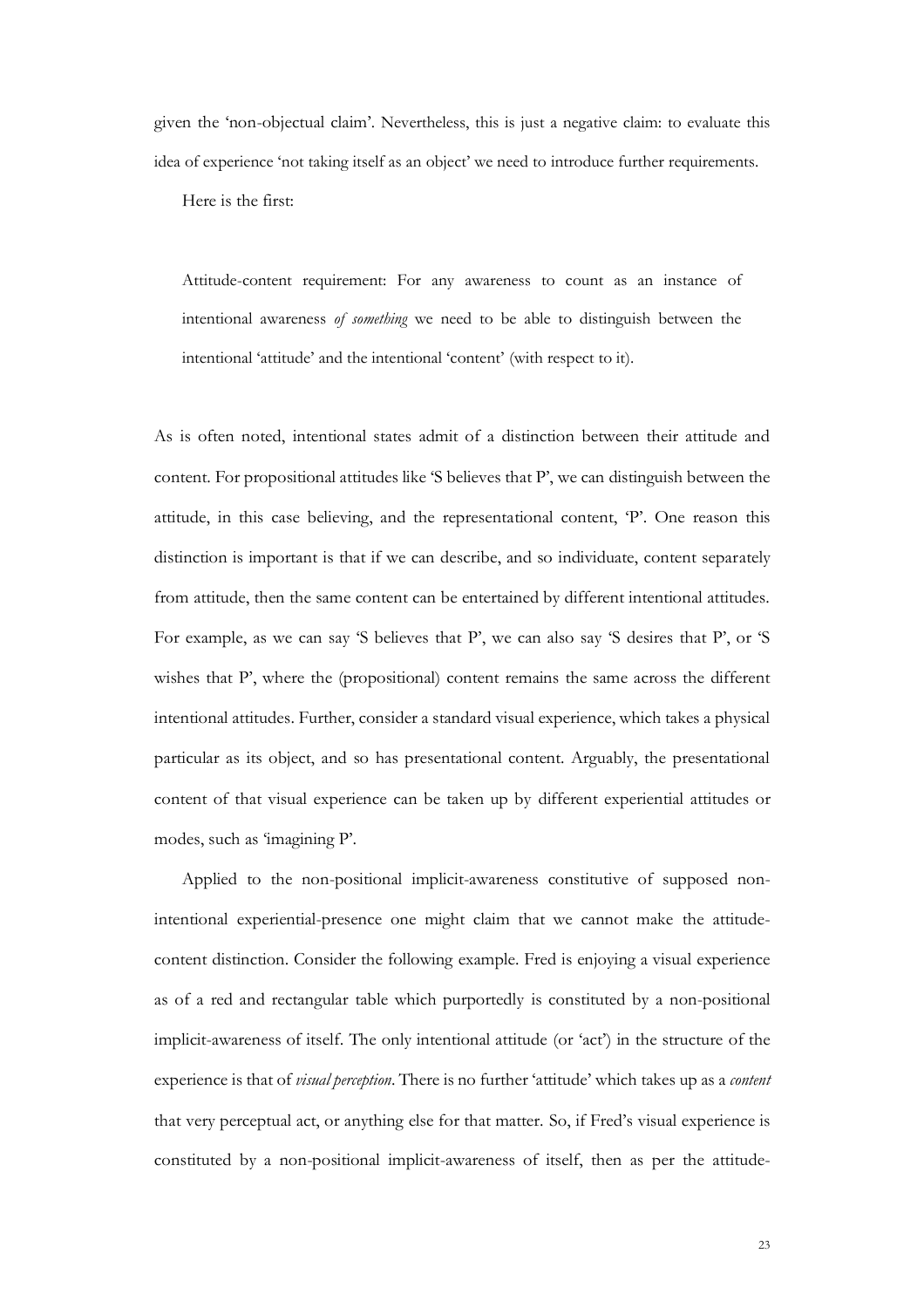content requirement, it cannot be a form of intentional awareness. Indeed, this is one way of interpreting Sartre's talk of 'positing' since we might think 'positing' is another term for an intentional attitude or 'act' which takes up a content. Insofar as there is no 'positing' of the experience itself, but there is nonetheless a supposed implicit-awareness of it, then implicit-awareness meets the non-intentional constraint.

How convincing is this? One might undermine the view by rejecting the attitudecontent requirement. After all, why can't we have forms of intentional awareness for which it makes no sense to distinguish between some 'attitude' and 'content' components? One might argue that it makes sense to frame the propositional attitudes in this way, but when it comes to intentional experiences, say sense-perceptual experiences, the distinction is questionable. After all, vision, touch, and taste, for example, are not *attitudes*, but rather are determinate types of experience. However, this is an artificially narrow reading of the attitude-content requirement. While it may be true that sense-perceptual experiences, for example, are not 'attitudes' – or at least not in the sense that the propositional attitudes are – they are nonetheless *experiential modes*, and so there is the broader *mode-content* distinction which is applicable to experiences. After all, vision is one mode, with taste and audition being different modes, and these different modes can present various contents. So, the attitude-content requirement, as applicable to a broader range of intentional experiences seems in reasonable shape. <sup>28</sup>

Taking a different line, a critic might suggest that we can in fact make an attitudecontent distinction for experiential-presence. One reading of the formulation, '[Implicitawareness of (Conscious intentional-of X)]' would locate the relevant content as contained in the round brackets, as  $\leq$  conscious intentional-of X $>$  and the act-type as that of 'implicit-awareness'. Naturally, this points in the direction of a kind of selfrepresentationalism, whereby all experiences are self-directed. This view violates the non-

<sup>28</sup> See Searle 1983: ch.1; Crane 2009: 474-93.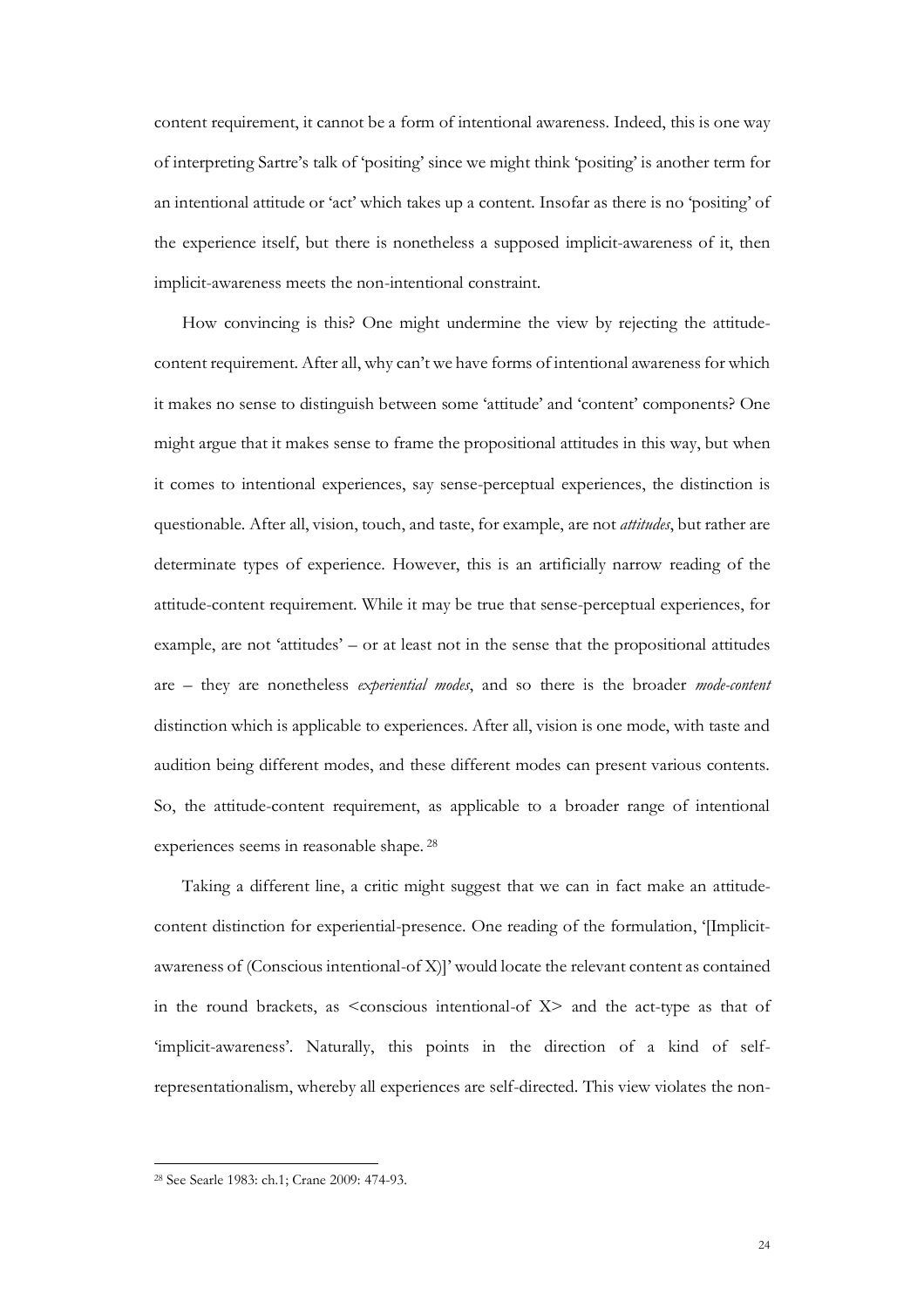intentional constraint and the non-objectual claim of the view under consideration, but it does not seem ruled out just based on talk of consciousness 'at one stroke' determining itself as consciousness of perception and as perception'. <sup>29</sup> Put otherwise, there is not anything in such talk opposed to the attitude-content distinction or a variety of selfrepresentationalism.

If the attitude-content requirement is not an appropriate way of determining whether the relevant non-positional implicit-awareness is genuinely non-intentional, then perhaps the following requirement will fare better:

Aspectual requirement: For any awareness to count as an intentional awareness of something it must be the case that the awareness we have of that something (re)presents it as being *somehow or someway*.

A common idea in theory of intentionality is that paradigmatic intentional experiences do not merely (re)present their objects *per se*, as bare particulars, but (re)present them as being 'thus and so'. For example, a visual experience presents the rose *as red*, or the grass *as green*, and so presents its objects under more or less specific determinations (as having certain properties and not others). Reflected in the above requirement then, for any awareness to be intentional it must be an awareness of, or relation to, an 'aspectual content' (i.e., to an object under a particular aspect). Intentional awareness, as such, must 'have something to say' about 'the way its object is'.<sup>30</sup>

Arguably non-positional implicit-awareness does not meet this requirement, and so, if we accept it, is not a form of intentional awareness. Consider, for example, Sartre's claim that consciousness does not 'pass judgement on the consciousness reflected upon'.<sup>31</sup> If we

<sup>29</sup> Sartre 1943: xxx.

<sup>30</sup> See Searle 1983: ch.1; Crane 2009: 474-93.

<sup>31</sup> Sartre 1943: xxix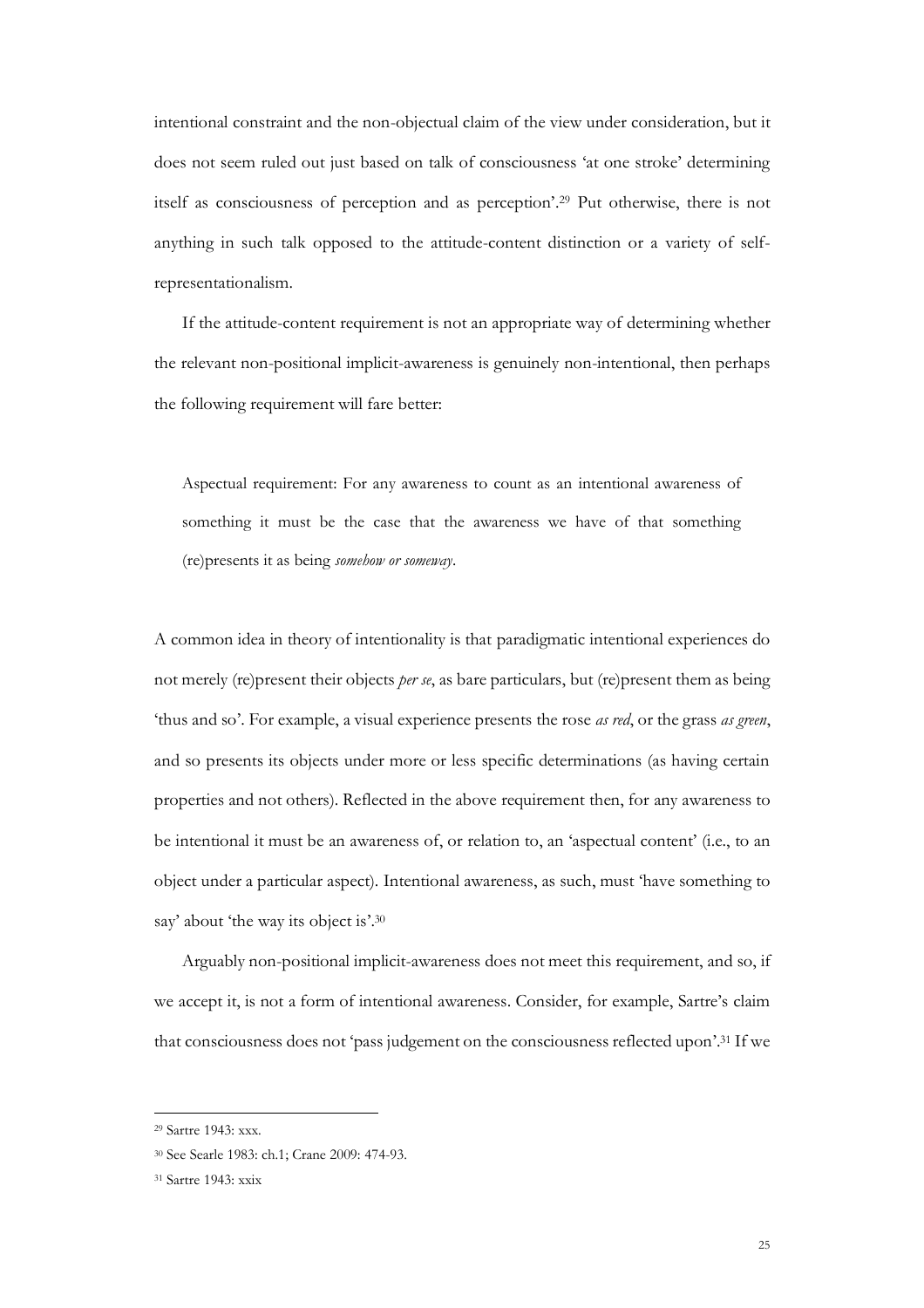take this 'passing judgement' as signalling aspectual content, as an awareness of an object being *thus and so*, then a central dimension of non-positional implicit-awareness is its supposed non-aspectuality. When applied to experiential-presence, the idea would be that insofar as conscious experience is constituted by a non-positional implicit-awareness of itself, it presents the relevant conscious experience *as it is*. 32

However, how much sense can be made of non-aspectual 'presentation' or 'awareness'? One issue is that the above formulation is arguably still aspectual. How else can we make sense of the idea of 'something being presented as it is' apart from its being presented as being someway, namely the way it is. Additionally, if the idea is that the 'seems/is' distinction does not apply to the non-positional implicit awareness experience has of itself then we may grant that as plausible: perhaps my implicit-awareness of my experience cannot fail to present that experience as being any other way than it is experienced as being (as it in fact is). However, this seems an epistemic point rather than anything which guarantees that the relevant awareness is non-aspectual (and so is nonintentional given this requirement).

Alternatively, perhaps the analogy with 'bare particulars' is the right one to draw on. Non-positional implicit-awareness of experience would be genuinely non-aspectual because the way it presents experience is as a *bare particular*, that is as having no properties at all. In this sense, it would not present it 'as it is' but would present it *simpliciter*, and *as per* the aspectual requirement, this would not amount to intentional awareness.

There are, however, several problems with this view. First, it seems we have slipped back into a more minimal intentional characterisation of the relevant awareness, such that we might talk of awareness of bare-particulars as having purely-objectual intentional contents, that is contents specified singularly in terms of their objects under no modes of presentation or aspects. Why, so the critic might ask, and *pace* the aspectual requirement,

<sup>32</sup> See Smith 2016: 139.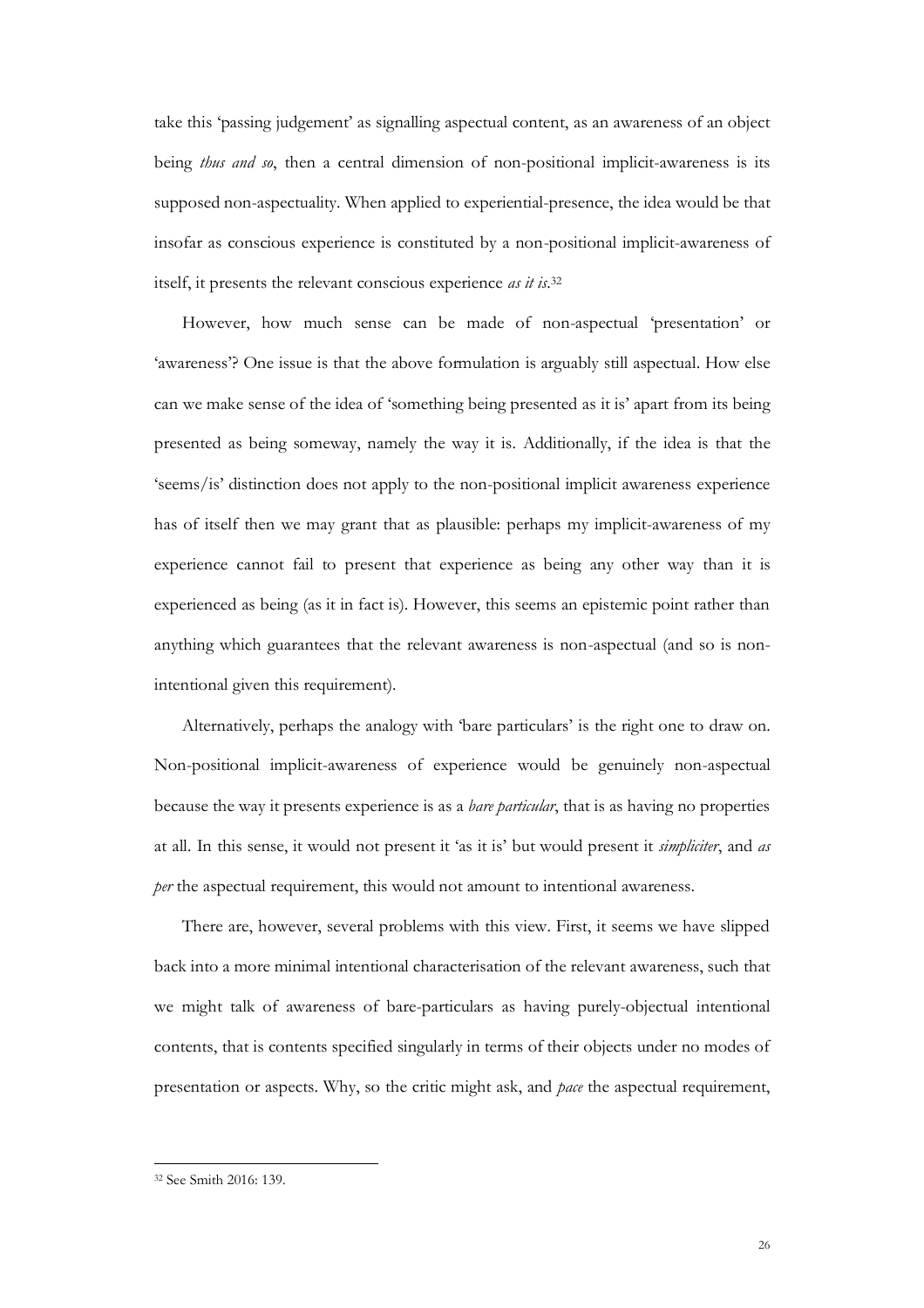does this not count as a form of intentional awareness? Of course, we might choose to stipulate that intentional awareness is necessarily aspectual, but that seems arbitrary in this context. Purely-objectual awareness satisfies what is arguably a more fundamental condition of intentional awareness than aspectuality; namely, that it is minimally about something, or takes an object, and so has something like a content (albeit in this case a non-aspectual or singular one). Second, some might baulk at the suggestion that we can make sense of 'purely-objectual' experiential constituents. The idea that our experiences themselves, rather than what they are of, present as 'bare particulars' seems even odder than the similarly contentious claim that intentional experience *per se* can be directed towards bare particulars.

In light of these considerations, the view that the awareness constitutive of supposed non-intentional experiential-presence can be made sense of along the lines of nonpositional implicit awareness is caught in a dilemma concerning the non-intentional constraint. Either it satisfies that constraint, but the relevant form of non-intentional awareness is mysterious (as reflected in the above discussion), or the air of mystery is removed by bringing the proposal closer to background intentional *awareness of*, and so the view becomes harder to distinguish from varieties of self-representationalism.

# **Conclusion**

Let me summarise what has been achieved in this paper. We have critically surveyed a wide range of candidates for the form of awareness supposedly constitutive of non-intentional experiential-presence. All of the interpretations have been seen to encounter significant problems. Note, however, there is no claim to exhaustiveness: I am *not* claiming to have considered *all possible* interpretations of this idea. There may yet be different accounts which escape the criticisms levelled here. Nonetheless, the candidates considered (e.g., awareness-with, background awareness, acquaintance, and implicit awareness) cover a significant range of possible types of awareness, and indeed forms of awareness that have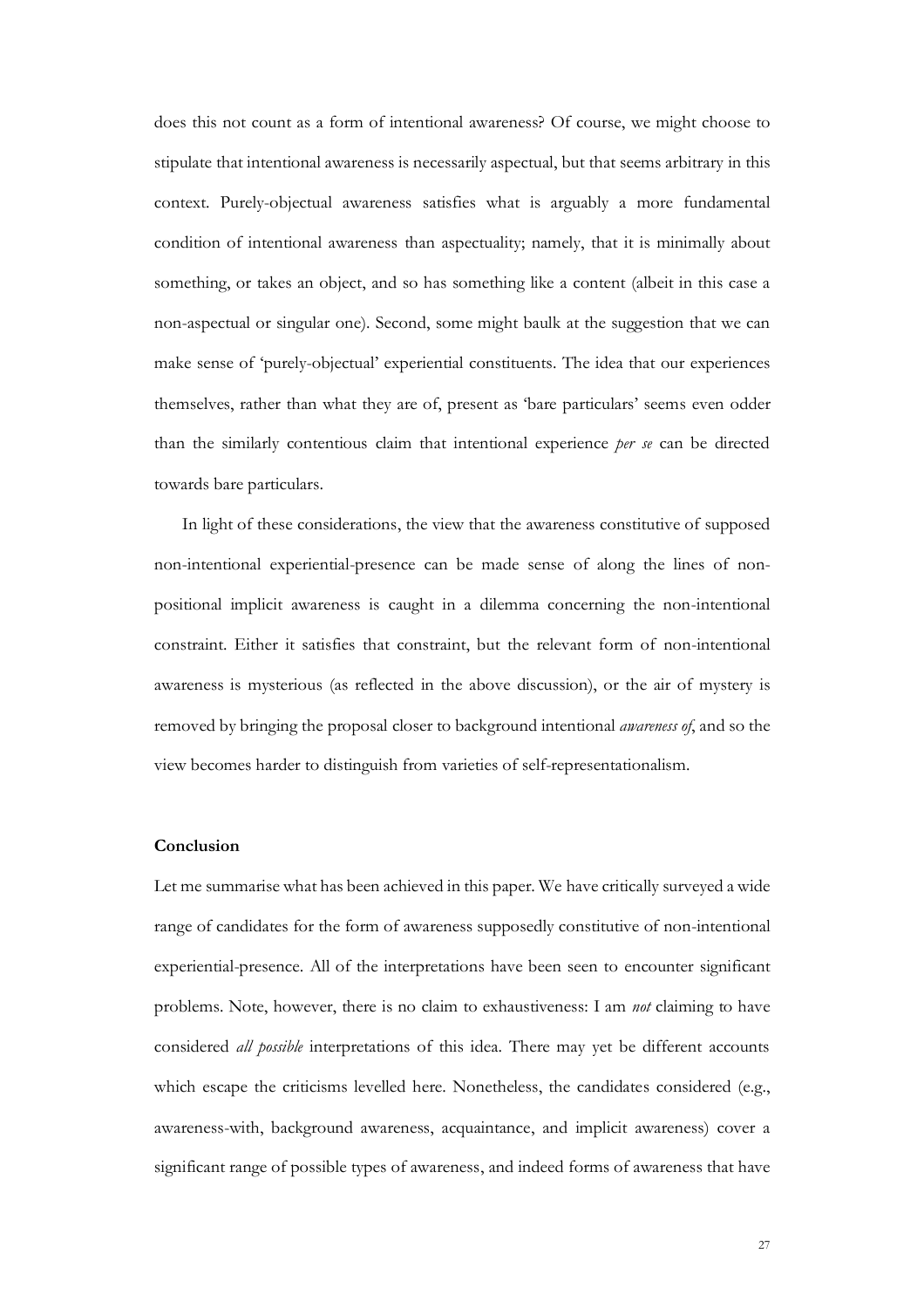been central to philosophical discussions of consciousness, intentionality and phenomenology. As such, the fact that a plausible account of the non-intentional awareness which experience putatively has of itself cannot be framed with reference to such forms of awareness is grounds for scepticism concerning the cogency of nonintentional experiential presence.

#### **References**

- Block, N. (1996) 'Mental Paint and Mental Latex' in *Philosophical Issues* 7, 19–49. Atascadero, CA: Ridgeview.
- Brentano, F. (1874) *Psychology from an Empirical Standpoint*., ed. Ted Honderich. Trans. Linda McAlister, Antos Rancurello, and D.B. Terrell. London: Routledge & Kegan Paul.
- Burge, T. (2003) 'Reply to Block' in Martin Hahn and Bjorn Ramberg (eds.) *Reflections and Replies*. *Essays on the Philosophy of Tyler Burge*, MIT: MIT Press.

Carruthers, P. (2000) *Phenomenal Consciousness*, Cambridge: Cambridge University Press.

- Crane, T. (2009) 'Intentionalism' in Ansgar Beckermann and Brian McLaughlin, (eds.), *The Oxford Handbook of the Philosophy of Mind*, 474-93. Oxford: Oxford University Press.
- Dainton, B. (2016) "I the sense of self. *Aristotelian Society*. Supplementary Volume, 90 (1): 113–143.
- Dretske, F. (2000) *Perception, Knowledge and Belief*. Cambridge: Cambridge University Press.
- Drummond, J.J. (2006). 'The Case(s) of (Self-) Awareness', *in Self-representational approaches to consciousness*, ed. U. Kriegel and K. Williford. Cambridge: MIT Press.
- Duncan, M. (2015) 'We Are Acquainted with Ourselves', in *Philosophical Studies* 172 (9): 2531- 2549.
- Flanagan, O. (1992) *Consciousness Reconsidered*. Cambridge, MA: MIT Press.
- Gallagher, S., and Zahavi, D. (2012) *The Phenomenological Mind*. London: Routledge.
- Goldman, A. (1970) *A Theory of Human Action*. New York: Prentice-Hall.
- Guillot, M. (2017) 'I me mine: On a confusion concerning the subjective character of experience' in *Review of Philosophy and Psychology*, 8: 23–53.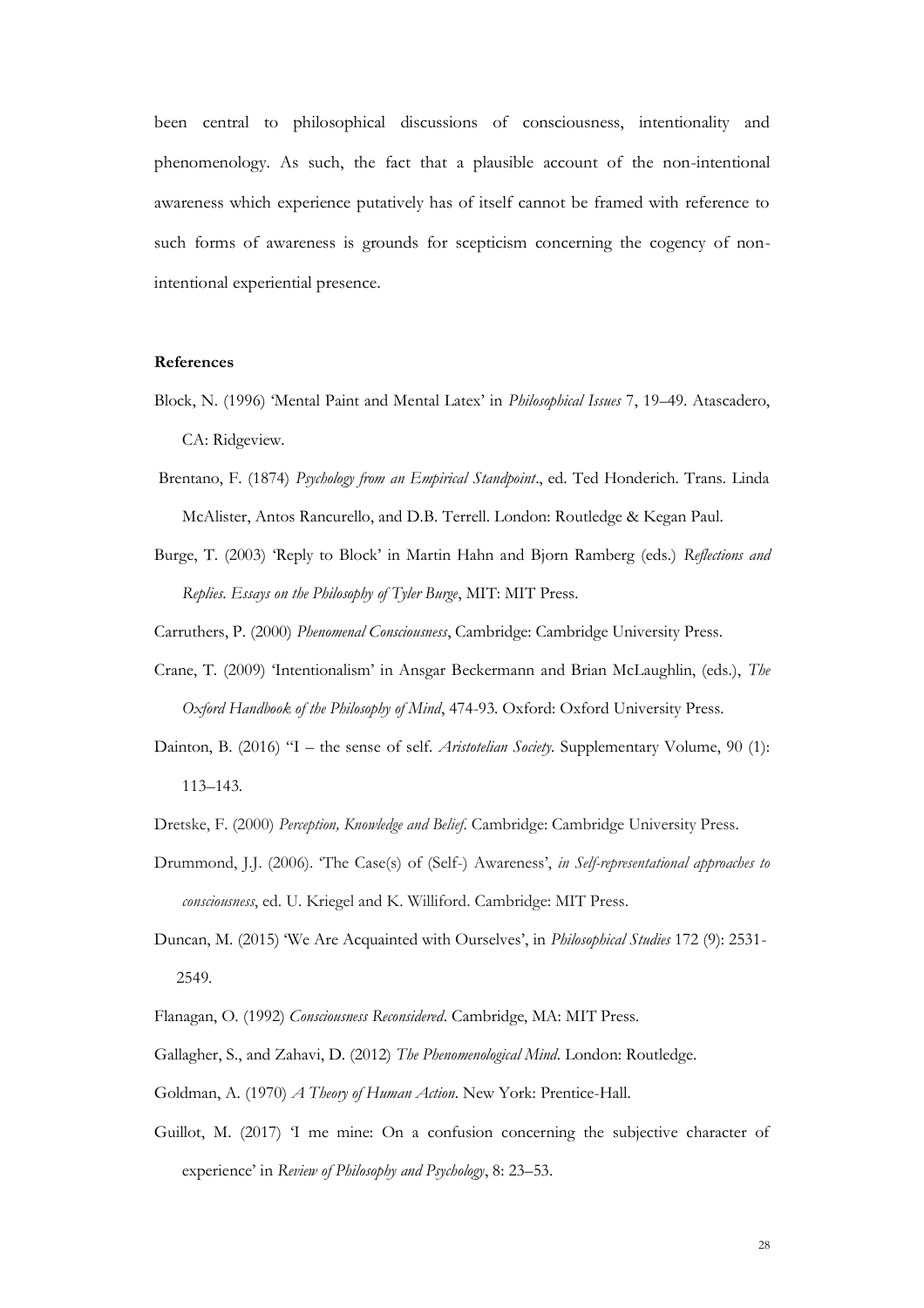- Heidegger, M. (1982 [1927]) *The Basic Problems of Phenomenology*. Bloomington: Indiana University Press.
- Hellie, B. (2007) Higher-Order Intentionality and Higher-order Acquaintance' in *Philosophical Studies* 134, 289-324.
- Howell, R. J., and Thompson, B. (2017) 'Phenomenally mine: In search of the subjective character of consciousness' in *Review of Philosophy and Psychology*, 8: 103–127.
- Husserl, E. (2008 [1906-7]) *Introduction to Logic and Theory of Knowledge*, translated by Claire Ortiz Hill. Dordrecht: Springer.
- (1973 [1921-8]) *Zur Phänomenologie der Intersubjektivität I*, Husserliana XIII. Den Haag: Martinus Nijhoff.
- Kriegel, U. (2009) *Subjective Consciousness: A Self-Representational Theory*. Oxford: Oxford University Press.
- Massin, O. (2013) 'The Intentionality of Pleasures' in D. Fisette and G. Frechette (eds.) *Themes from Brentano*, 307-338. Rodopi.
- Nida-Rümelin, M. (2017) Self-Awareness' in *Review of Philosophy and Psychology* 8 (1):55-82.
- Poellner, P. (2003) 'Non-conceptual content, experience and the self' in *Journal of Consciousness Studies*, 10 (2): 32–57.
- (2007) 'Consciousness in the World: Husserlian Phenomenology and Externalism' in Brian Leiter & Michael Rosen (eds.), *The Oxford Handbook of Continental Philosophy*. Oxford University Press.
- Raleigh, T. (2020) 'Introduction: The Recent Renaissance of Acquaintance' in T. Raleigh & J. Knowles (eds,), *Acquaintance: New Essays*. Oxford: Oxford University Press.
- Rosenthal, D. M. (1997) 'A Theory of Consciousness' in N. Block, O. Flanagan and G. Güzeldere (eds.) *The Nature of Consciousness*, Cambridge, MA: MIT Press, 729–753.
- Sartre, J. P. (1998 [1943]) *Being and Nothingness*, translated by Hazel E. Barnes, London: Routledge.
- (2004a [1937]) *The Transcendence of the Ego*, translated by Andrew Brown, London: Routledge. Schear, J. K. (2009) 'Experience and self-consciousness' in *Philosophical Studies*, 144 (1): 95–105.